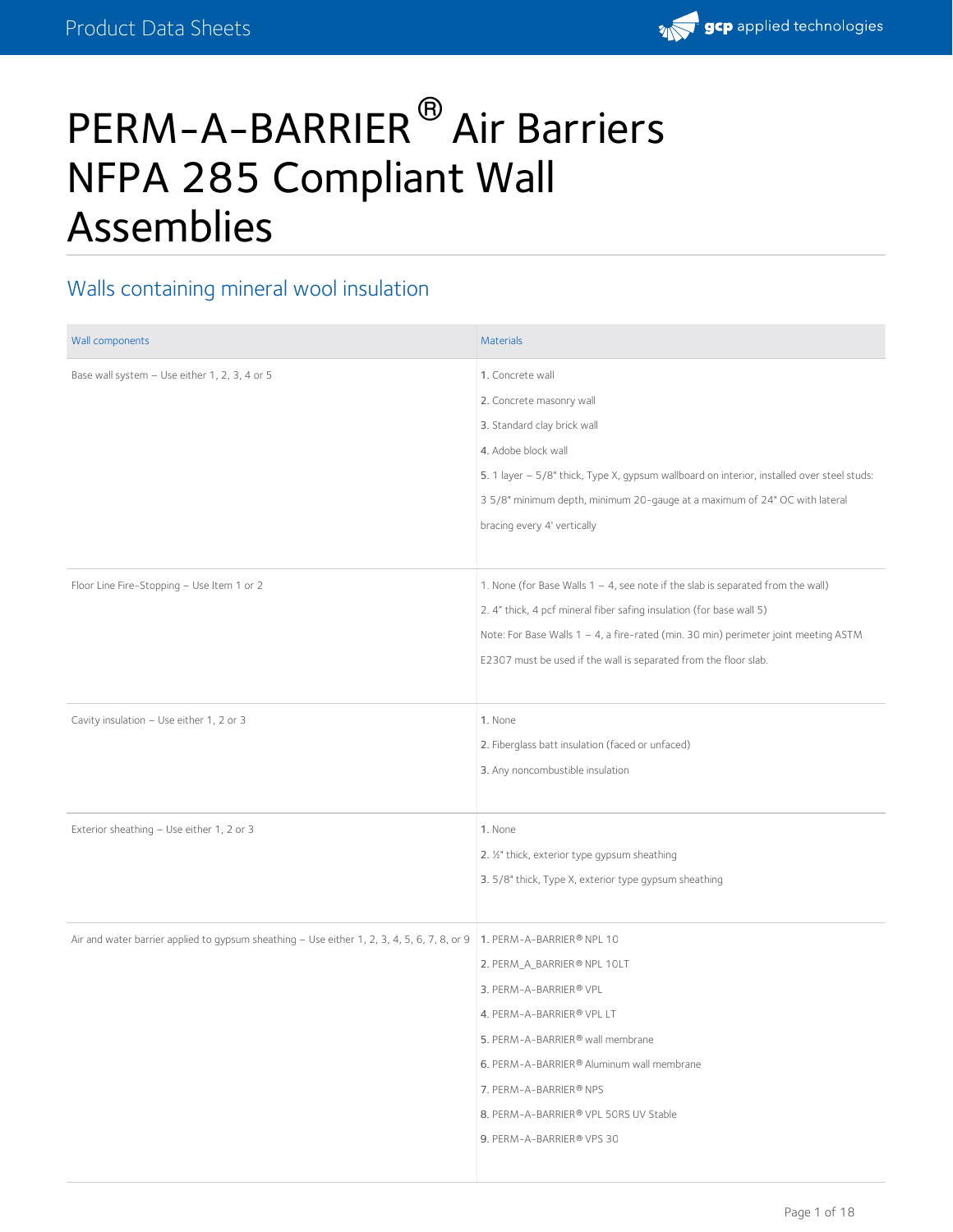

| Exterior insulation -                              | 1. The mineral wool shall not have any type of facer on either side.                                 |
|----------------------------------------------------|------------------------------------------------------------------------------------------------------|
| Mineral wool (2" min. thick, unfaced, mechanically | 2. The mineral wool shall be noncombustible via ASTM E 136 testing. The density of the               |
| attached and meets ASTM C612).                     | mineral wool shall range from 4.0 to 12.0 lbs/ft <sup>3</sup> . The R-value/inch of the mineral wool |
|                                                    | shall range from 3.5 to 4.5.                                                                         |
|                                                    | 3. The mineral wool insulation must be mechanically attached.                                        |
|                                                    | 4. The mineral wool must completely cover the air barrier.                                           |
|                                                    |                                                                                                      |
| Exterior veneer - Use either 1 or 2                | 1. Any non-combustible exterior veneer with or without air gap between exterior                      |
|                                                    | insulation and exterior veneer                                                                       |
|                                                    | 2. Any combustible exterior veneer, that has been successfully tested by the veneer                  |
|                                                    | manufacturer per NFPA 285 and installed using standard installation techniques.                      |
|                                                    | Evidence of testing in accordance with NFPA 285 and/or an ICC-ES report must be                      |
|                                                    | submitted to the code official. See air gap note.                                                    |
|                                                    | Note: For Cladding #2, the air gap cannot exceed the tested air gap size.                            |
|                                                    |                                                                                                      |
|                                                    |                                                                                                      |

#### Walls containing XPS insulation

Please refer to XPS manufacturers recommendations for window and door header details.

| <b>Wall Component</b>                    | <b>Materials</b>                                                                                                                                                                                                                                        |
|------------------------------------------|---------------------------------------------------------------------------------------------------------------------------------------------------------------------------------------------------------------------------------------------------------|
| Base wall system - Use either 1, 2, or 3 | 1. Concrete wall<br>2. Concrete masonry wall<br>3. 1 layer - 5/8" thick, Type X, gypsum wallboard on interior, installed over steel studs:<br>minimum 3 5/8" depth, minimum 20-gauge at a<br>maximum of 16" OC with lateral bracing every 4' vertically |
| Floor line firestopping                  | 4 lb/ft <sup>3</sup> mineral wool in each stud cavity at each floor line - attached with Z-clips or<br>equivalent                                                                                                                                       |
| Cavity Insulation - Use either 1, 2 or 3 | 1. None<br>2. Fiberglass batt insulation (faced or unfaced)<br>3. Any noncombustible insulation                                                                                                                                                         |
| Exterior sheathing - Use either 1 or 2   | 1. 1/2" thick, exterior type gypsum sheathing<br>2. 5/8" thick, Type X, exterior type gypsum sheathing                                                                                                                                                  |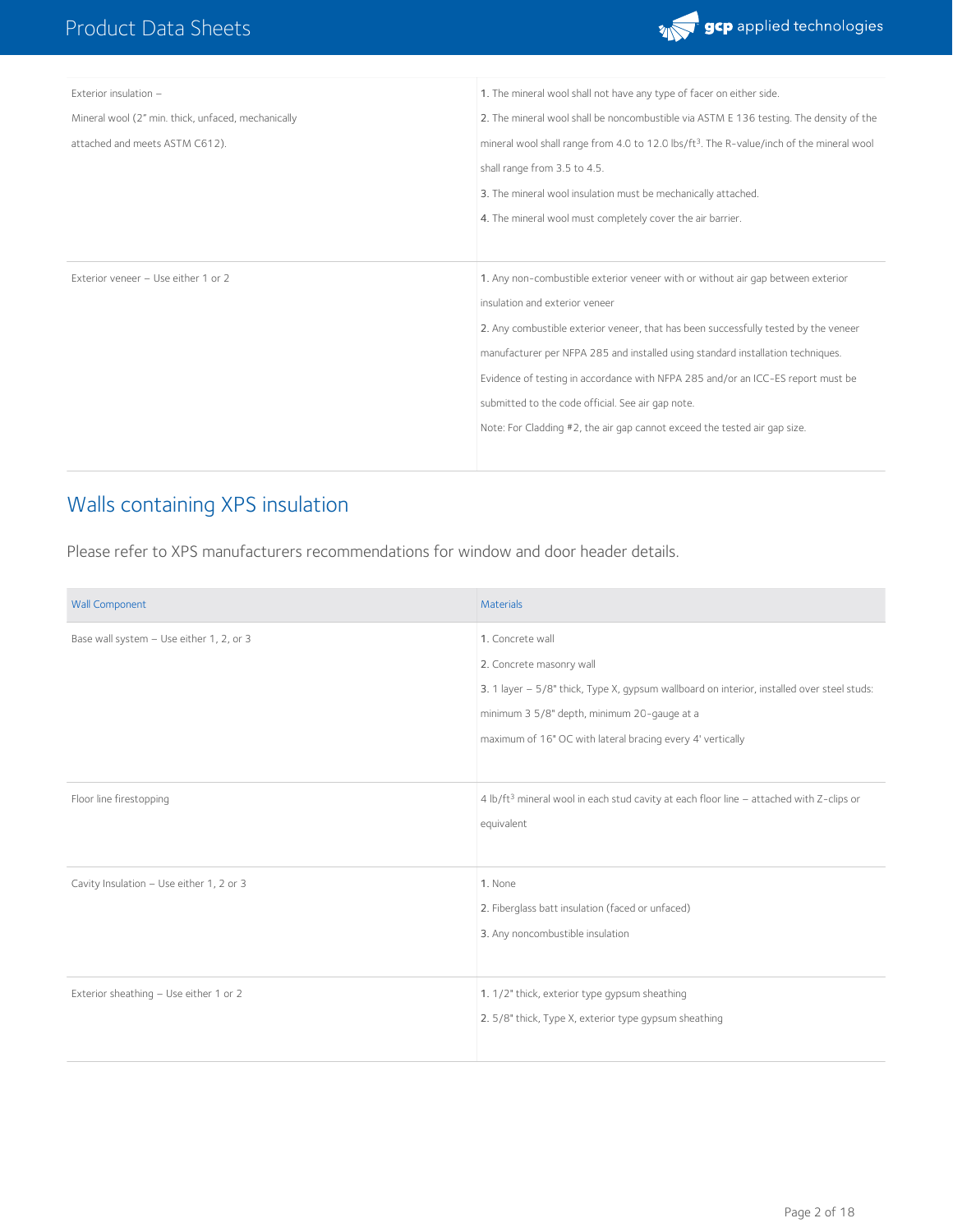

| Air and water barrier applied to gypsum sheathing - Use either 1, 2, 3, 4, 5, 6, or 7 | 1. PERM-A-BARRIER® NPL 10                                                                   |
|---------------------------------------------------------------------------------------|---------------------------------------------------------------------------------------------|
|                                                                                       | 2. PERM-A-BARRIER® VPL                                                                      |
|                                                                                       | 3. PERM-A-BARRIER® VPL LT                                                                   |
|                                                                                       | 4. PERM-A-BARRIER® VPL 50RS UV Stable                                                       |
|                                                                                       | 5. PERM-A-BARRIER® NPS                                                                      |
|                                                                                       | 6. PERM-A-BARRIER® Aluminum wall membrane                                                   |
|                                                                                       | 7. PERM-A-BARRIER® VPS 30                                                                   |
|                                                                                       |                                                                                             |
| Exterior insulation                                                                   |                                                                                             |
|                                                                                       | 1. Dow Extruded Polystyrene Foam Insulation (XPS) - Type IV per ASTM C578 - Total           |
|                                                                                       | thickness to be a minimum of 1/2" to maximum of 3".                                         |
|                                                                                       |                                                                                             |
|                                                                                       | 2. Any XPS shown to be equivalent to Dow XPS (same density/thickness) via                   |
|                                                                                       | documentation. Must use the same header detail as Dow XPS.                                  |
|                                                                                       | 3. Any XPS that has passed NFPA 285, or is 3rd party approved for NFPA 285                  |
|                                                                                       | compliance. Must use header detail approved or tested. Use must be limited to               |
|                                                                                       | maximum density and thickness tested or approved.                                           |
| Exterior veneer $-$ Use either 1,2,3,4, 5 or 6                                        | 1. Brick - Standard nominal 4" thick, clay brick. Brick installed with standard type veneer |
|                                                                                       | anchors at maximum 24" OC vertically on each stud. Maximum 2" air gap between               |
|                                                                                       | exterior insulation and brick.                                                              |
|                                                                                       | 2. Concrete - 2" thick or greater. Maximum 2" air gap between exterior insulation and       |
|                                                                                       | concrete.                                                                                   |
|                                                                                       | 3. Concrete masonry units - 4" thick or greater. Maximum 2" air gap between exterior        |
|                                                                                       | insulation and CMU.                                                                         |
|                                                                                       | 4. Stone veneer - Minimum 2" thick, limestone or natural stone veneer or minimum 1-         |
|                                                                                       | 1/2" thick cast artificial stone veneer. Any standard nonopen-joint installation technique  |
|                                                                                       | such as shiplap, etc. can be used.                                                          |
|                                                                                       | 5. Terracotta cladding - Use any terracotta cladding system in which terracotta is          |
|                                                                                       | minimum 1-1/4" thick. Any non- open-joint installation technique such as shiplap, etc.      |
|                                                                                       | can be used.                                                                                |
|                                                                                       | 6. Stucco-Min 3/4" thick exterior cement plaster lath.                                      |
|                                                                                       |                                                                                             |

#### Walls containing one or more of the following Dow chemical products:

- Thermax™ Brand Rigid Insulation;
- STYROFOAM™ Brand Spray Polyurethane Foam CM 2030, STYROFOAM™ Brand Spray Polyurethane Foam CM 2045 or STYROFOAM™ Brand Spray Polyurethane Foam CM 2060.These products are closed cell, nominal 2.0 lb/ft<sup>3</sup> density, spray polyurethane foam plastic insulation.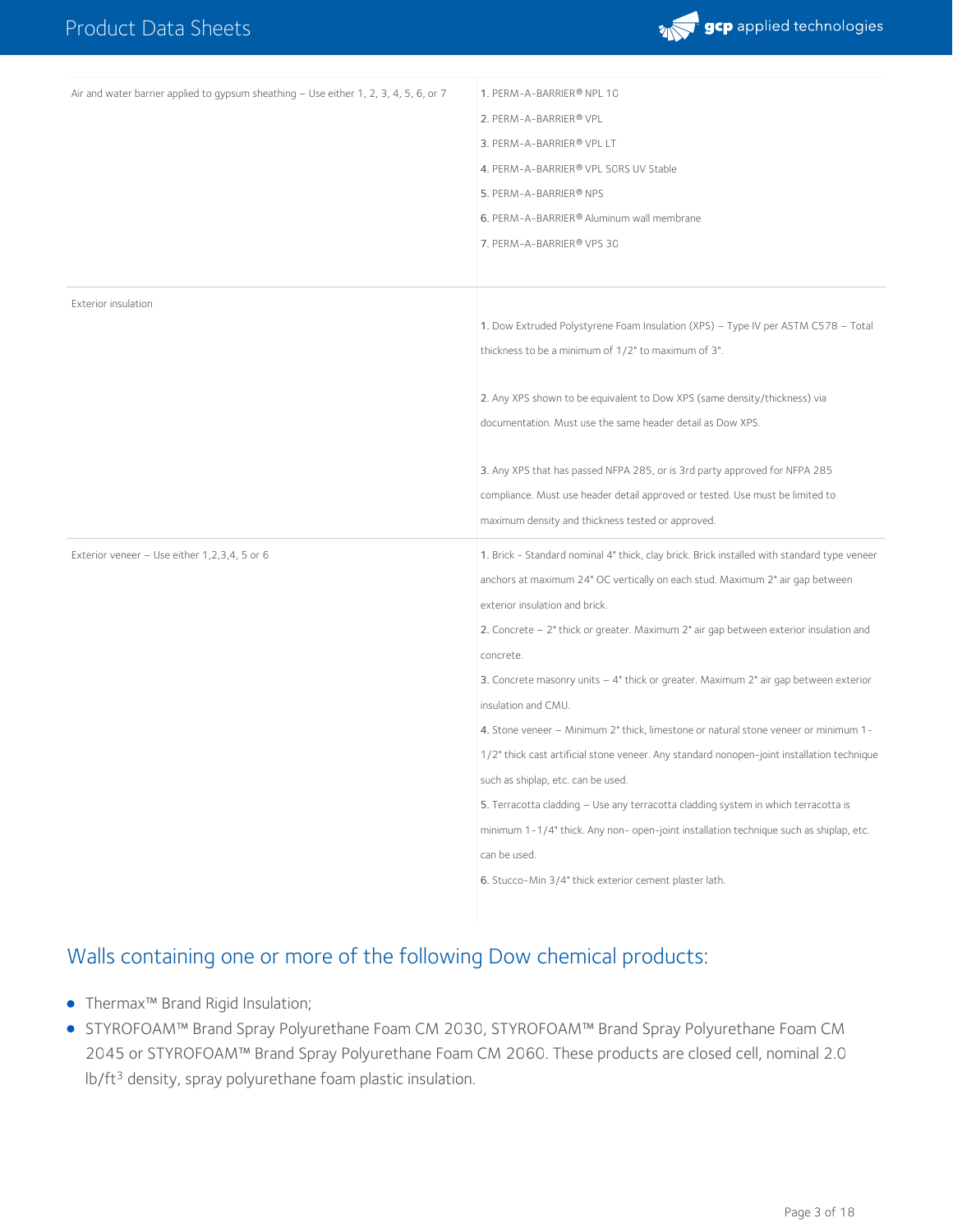### For maximum 4.25" thick Thermax™ insulation board

| <b>Wall Component</b>                                                                   | <b>Materials</b>                                                                                                                                                                                                                                                                                                                                                                                                                                                                                                                                                                                                                                                                                                                                                                                                                                                                                                              |
|-----------------------------------------------------------------------------------------|-------------------------------------------------------------------------------------------------------------------------------------------------------------------------------------------------------------------------------------------------------------------------------------------------------------------------------------------------------------------------------------------------------------------------------------------------------------------------------------------------------------------------------------------------------------------------------------------------------------------------------------------------------------------------------------------------------------------------------------------------------------------------------------------------------------------------------------------------------------------------------------------------------------------------------|
| Base wall system - Use either 1, 2, 3, 4 or 5                                           | 1. Concrete wall<br>2. Concrete masonry wall<br>3. Standard clay brick wall<br>4. Adobe block wall                                                                                                                                                                                                                                                                                                                                                                                                                                                                                                                                                                                                                                                                                                                                                                                                                            |
| Base wall system - Use either 1, 2, 3, 4 or 5 (cont.)                                   | 5. teel stud (minimum 3 5/8" deep, minimum 20-gauge, maximum 24" OC, lateral<br>bracing every 4 ft. vertically) with one of the following<br>installed on the interior face side of the stud wall:<br>a. 1 layer $-5/8$ " thick Type X or $1/2$ " thick Type X gypsum wallboard on interior face<br>of studs, or<br>b. MONOKOTE® Z-3306, 3/8" thick minimum, installed over:<br>I. Cavity insulation Item 2 or<br>II. Thermax™<br>c. International Cellulose Corporation's Ure-K® Thermal Barrier System - 1.25"<br>minimum installed over: i. Cavity Insulation Item 2 or; ii Dow Thermax™, any thickness<br>d. Flame Seal Products, Inc. Flame Seal-TB™ coating applied at 25 mils wet thickness<br>(18 mils dry, 65 ft <sup>2</sup> / gal) over cavity insulation Item 2<br>e. International Fireproof Technology, Inc. DC 315 applied at 18 wet mils thickness<br>over 4 dry mils of primer over cavity insulation Item 2 |
| Floorline firestopping                                                                  | 4 lb/ft <sup>3</sup> mineral wool in each stud cavity at each floorline - attached with Z-clips or<br>equivalent                                                                                                                                                                                                                                                                                                                                                                                                                                                                                                                                                                                                                                                                                                                                                                                                              |
| Cavity insulation - Use either 1, 2 or 3 or combination of 2 & 3                        | 1. None<br>2. Full stud depth or less thickness of DOW STYROFOAM™ Spray Polyurethane CM<br>2030 or CM 2045 or CM 2060. Use exterior sheathing as substrate to apply onto and<br>cover the width of the cavity including inside the stud flange<br>3. Fiberglass batt insulation (faced or unfaced)                                                                                                                                                                                                                                                                                                                                                                                                                                                                                                                                                                                                                            |
| Exterior sheathing - Use either 1, 2 or 3                                               | 1. None<br>2. 1/2" thick, exterior type gypsum sheathing complying with the applicable code<br>3. 5/8" thick, exterior type gypsum sheathing complying with the applicable code                                                                                                                                                                                                                                                                                                                                                                                                                                                                                                                                                                                                                                                                                                                                               |
| Weather-resistive barrier applied to exterior sheathing<br>$-$ Use either 1, 2, 3, or 4 | 1. PERM-A-BARRIER® VPL<br>2. PERM-A-BARRIER® VPL LT<br>3. PERM-A-BARRIER® Aluminum wall membrane<br>4. PERM-A-BARRIER® NPS                                                                                                                                                                                                                                                                                                                                                                                                                                                                                                                                                                                                                                                                                                                                                                                                    |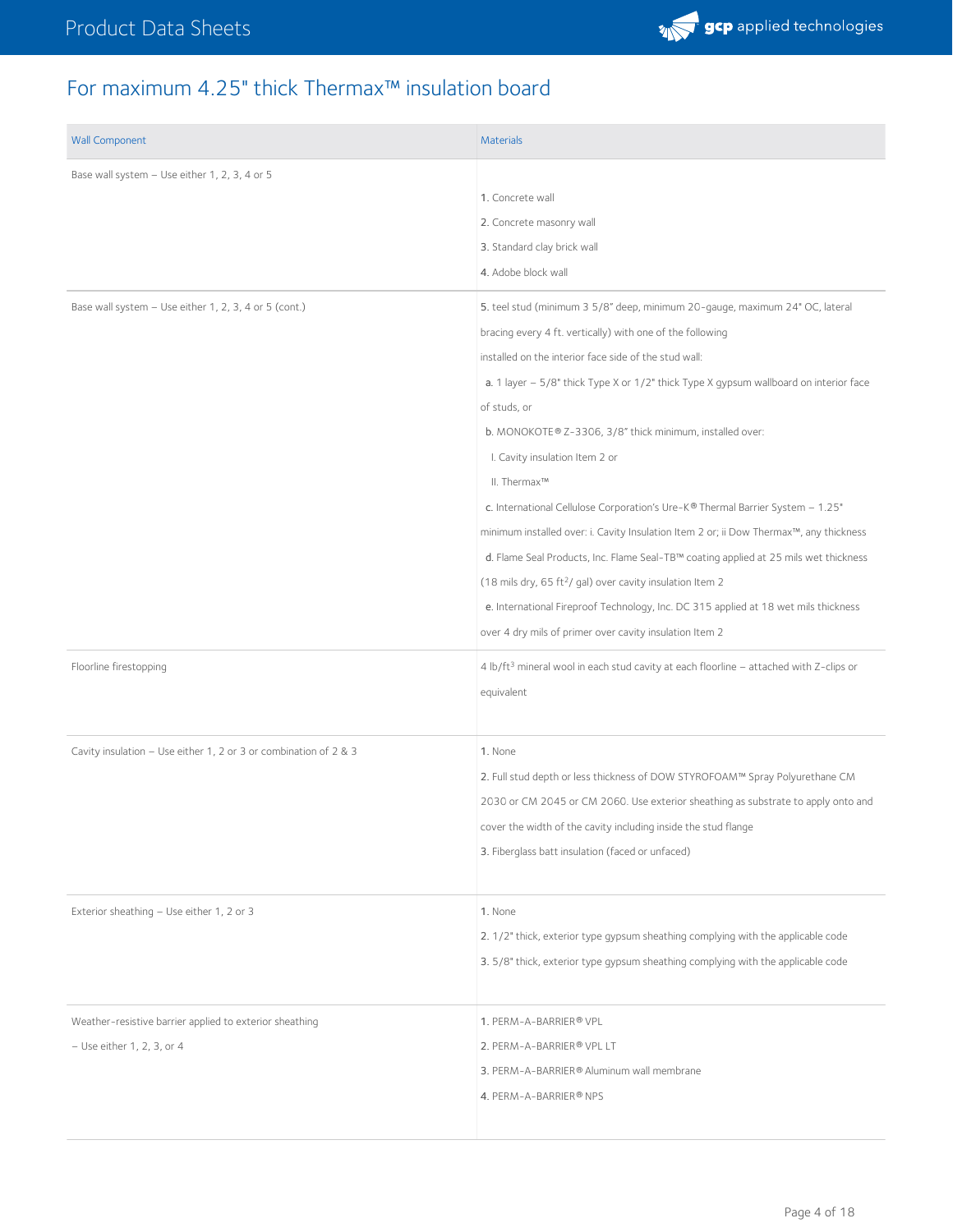

| Exterior insulation - Use either 1, 2, 3 or 4 | 1. None. Exterior sheathing must be Item 2 or 3 as specified under exterior sheathings    |
|-----------------------------------------------|-------------------------------------------------------------------------------------------|
|                                               | above                                                                                     |
|                                               | 2. Dow Thermax <sup>™</sup> Insulation Board (Thickness: 5/8" minimum, 4.25" maximum)     |
|                                               | 3. DOW STYROFOAM™ Spray Polyurethane CM 2030, CM 2045 or CM 2060                          |
|                                               | (Thickness: 3.5" maximum)                                                                 |
|                                               | 4. Combination of 2 (Thermax™ Insulation Board) and 3 (STYROFOAM™ Spray                   |
|                                               | Polyurethane CM 2030, CM 2045 or CM 2060). The combined thickness of 2 and 3 do           |
|                                               | not exceed 4.25" (item 3 not exceeding 3.5")                                              |
|                                               |                                                                                           |
| Exterior veneer $-$ Use 1, 2, 3, 4, 5 or 6    |                                                                                           |
|                                               | 1. Brick. Use standard nominal 4" thick, day brick. Use standard brick veneer anchors     |
|                                               | installed vertically on each stud at maximum of 24" o.c. creating a 2" maximum air gap    |
|                                               | between the exterior insulation and brick.                                                |
|                                               | 2. Stucco. Minimum 3/4" thick, exterior cement plaster and lath. An optional secondary    |
|                                               | water resistive barrier can be installed between the                                      |
|                                               | exterior insulation and the lath. The secondary water-resistive barrier must not be full- |
|                                               | coverage asphalt or butyl-based self-adhered membranes.                                   |
|                                               | 3. Limestone. Minimum 2" thick installed using any standard non-open -joint-              |
|                                               | installation technique such as shiplap.                                                   |
|                                               | 4. Natural stone veneer. Minimum 2" thick installed using any standard non-open-joint     |
|                                               | installation technique such as shiplap.                                                   |
|                                               | 5. Concrete or precast concrete panel-Minimum 1.5" thick panel, with a 2" maximum air     |
|                                               | gap between exterior insulation and concrete panel. Any standard non-open joint           |
|                                               | installation technique such as shiplap, etc. can be used.                                 |
|                                               | 6. Terracotta cladding. Minimum 11/4" thick installed using any standard non-open-        |
|                                               | joint installation technique such as shiplap.                                             |

# For maximum 3" thick Thermax™ insulation board

| <b>Wall Component</b>                         | Materials                   |
|-----------------------------------------------|-----------------------------|
| Base wall system - Use either 1, 2, 3, 4 or 5 |                             |
|                                               | 1. Concrete wall            |
|                                               | 2. Concrete masonry wall    |
|                                               | 3. Standard clay brick wall |
|                                               | 4. Adobe block wall         |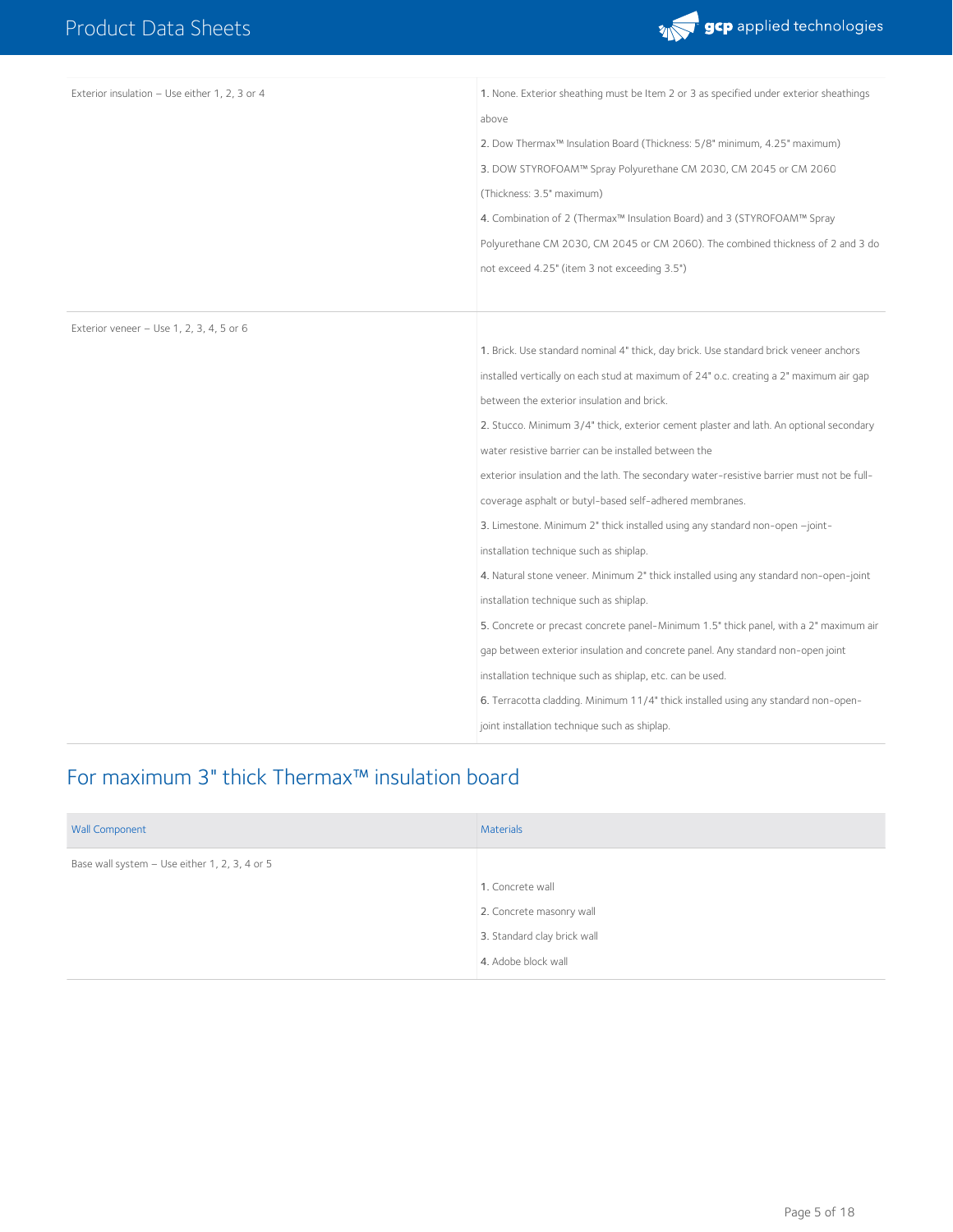

| Base wall system - Use either 1, 2, 3, 4 or 5 (cont.)                             | 5. Steel studs: minimum 3" depth, minimum 20-gauge at a maximum of 24" OC with<br>lateral bracing every 4 ft. vertically with:<br>a. 1 layer - 5/8" thick Type X or 1/2" thick Type X gypsum wallboard on interior face of<br>studs, or<br>b. MONOKOTE® Z-3306 installed at a minimum of 5/8" thickness over cavity insulation<br>(Item 2) or Thermax™, or<br>c. International Cellulose Corporation's Ure-K® Thermal Barrier System installed at a<br>minimum of 1.25" thickness over cavity insulation (Item<br>2) or Thermax™.<br>d. lame Seal Products, Inc. Flame Seal-TB™ coating applied at a wet mil thickness of 25<br>mils (18 mils dry, 65 ft <sup>2</sup> /gal) over cavity insulation (Item 2)<br>e. International Fireproof Technology, Inc. DC 315 applied at an application rate of 18<br>wet mils applied over 4 mils of primer which is applied over cavity insulation (Item 2) |
|-----------------------------------------------------------------------------------|---------------------------------------------------------------------------------------------------------------------------------------------------------------------------------------------------------------------------------------------------------------------------------------------------------------------------------------------------------------------------------------------------------------------------------------------------------------------------------------------------------------------------------------------------------------------------------------------------------------------------------------------------------------------------------------------------------------------------------------------------------------------------------------------------------------------------------------------------------------------------------------------------|
| Floorline firestopping                                                            | 4 lb/ft <sup>3</sup> mineral wool in each stud cavity at each floorline - attached with Z-clips or<br>equivalent (see Figure 1)                                                                                                                                                                                                                                                                                                                                                                                                                                                                                                                                                                                                                                                                                                                                                                   |
| Cavity insulation - Use either 1, 2 or 3 or combination of 2 & 3                  | 1. None<br>2. Full stud depth or less thickness of DOW STYROFOAM™ Brand Spray Polyurethane<br>CM 2030 or CM 2045 or CM 2060. Use exterior sheathing as substrate to apply onto<br>and cover the width of the cavity including inside the stud flange<br>3. Fiberglass batt insulation (faced or unfaced)                                                                                                                                                                                                                                                                                                                                                                                                                                                                                                                                                                                          |
| Exterior sheathing - Use either 1, 2 or 3                                         | 1. None<br>2. 1/2" thick, exterior type gypsum sheathing complying with the applicable code<br>3. 5/8" thick, exterior type gypsum sheathing complying with the applicable code                                                                                                                                                                                                                                                                                                                                                                                                                                                                                                                                                                                                                                                                                                                   |
| Weather-resistive barrier applied to exterior sheathing - Use either 1, 2, 3 or 4 | 1. PERM-A-BARRIER® VPL<br>2. PERM-A-BARRIER® VPL LT<br>3. PERM-A-BARRIER® Aluminum wall membrane<br>4. PERM-A-BARRIER® NPS                                                                                                                                                                                                                                                                                                                                                                                                                                                                                                                                                                                                                                                                                                                                                                        |
| Exterior insulation - Use either 1 or 2                                           | 1. None. Exterior sheathing must be Item 2 or 3 as specified under exterior sheathings<br>above<br>2. Dow Thermax <sup>™</sup> Insulation Board (Thickness: 5/8" minimum, 3" maximum)                                                                                                                                                                                                                                                                                                                                                                                                                                                                                                                                                                                                                                                                                                             |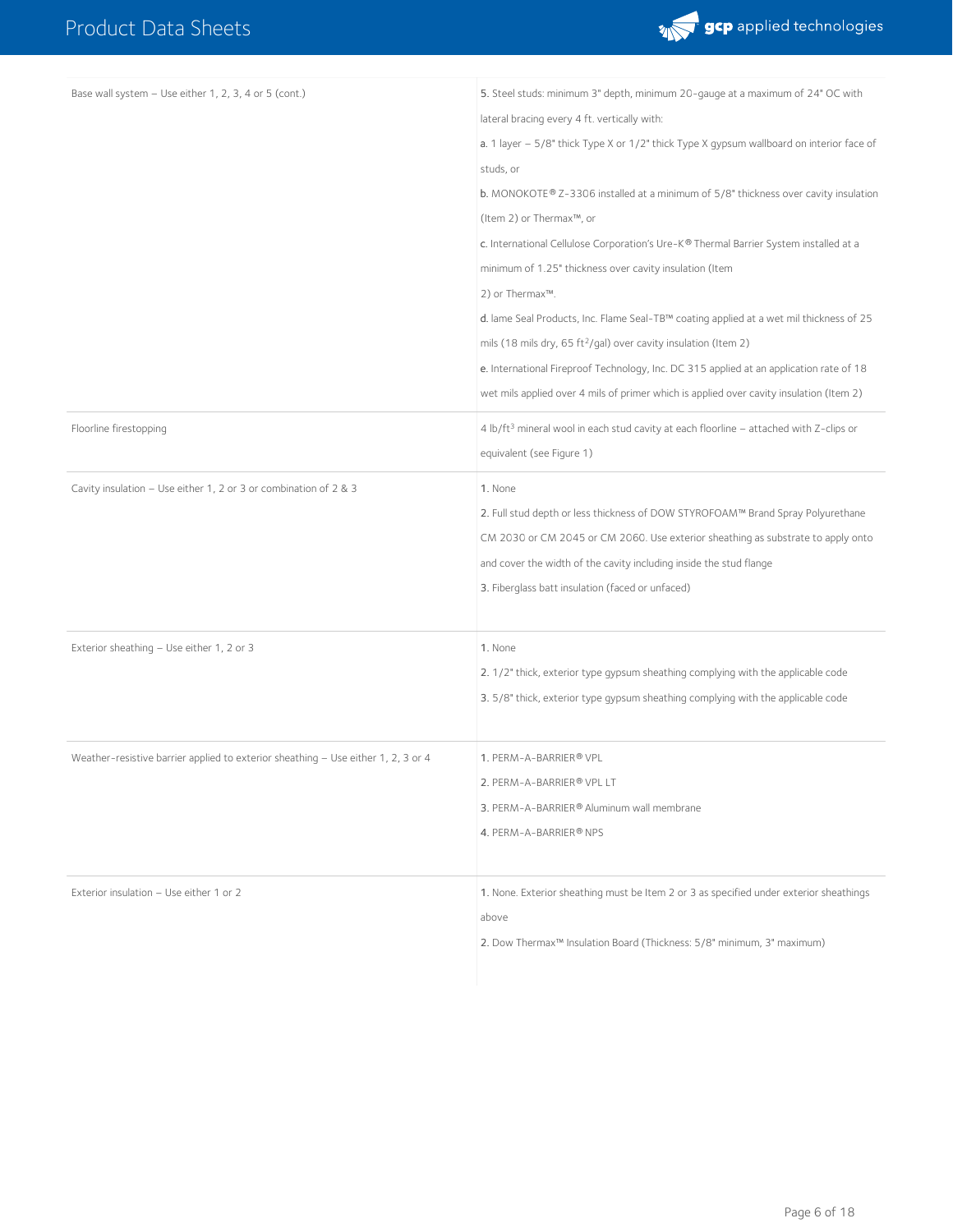

| Exterior veneer - Use 1, 2, 3, 4, 5, 6, 7, 8, 9, 10, 11, 12 or 13 | 1. Metal Composite Material System. Use any Metal Composite Material System that            |
|-------------------------------------------------------------------|---------------------------------------------------------------------------------------------|
|                                                                   | has been successfully tested by the panel manufacturer via NFPA 285 test method.            |
|                                                                   | Installed using standard installation techniques. Evidence of testing in accordance with    |
|                                                                   | NFPA 285 and/or an ICC-ES report must be submitted to the code official.                    |
|                                                                   | 2. Terracotta cladding. Minimum 11/4" thick installed using any standard installation       |
|                                                                   | techniques.                                                                                 |
|                                                                   | 3. Metal exterior wall coverings. Including but not limited to steel, aluminum and copper   |
|                                                                   | installed using standard installation techniques.                                           |
|                                                                   | 4. Cement board Siding. Any standard installation technique can be used.                    |
|                                                                   | 5. StoneLite® wall panels by Stone Panels.                                                  |
|                                                                   | 6. Brick - Standard nominal 4" thick, clay brick with brick veneer anchors - standard       |
|                                                                   | types – installed maximum 24" OC vertically on each stud. Maximum 2" air gap between        |
|                                                                   | exterior insulation and brick.                                                              |
|                                                                   | 7. Stucco - Minimum 3/4" thick, exterior cement plaster and lath. A secondary water-        |
|                                                                   | resistive barrier can be installed between the Exterior insulation and the lath. The        |
|                                                                   | secondary water-resistive barrier shall not be full-coverage asphalt or butyl-based self-   |
|                                                                   | adhered membranes.                                                                          |
|                                                                   | 8. Corium™ Thin brick system.                                                               |
|                                                                   | 9. Minimum 11/4" thick, Limestone or natural stone veneer or minimum 11/4" thick            |
|                                                                   | cast artificial stone veneer. Any standard installation technique such as shiplap, etc. can |
|                                                                   | be used.                                                                                    |
|                                                                   | 10. Glen-Gery Thin Tech Elite Series - Masonry veneer.                                      |
|                                                                   | 11. Concrete or precast concrete panels - Minimum 1.5" thick panel, with a 2"               |
|                                                                   | maximum air gap between exterior insulation and concrete panel. Any standard                |
|                                                                   | installation technique can be used.                                                         |
|                                                                   | 12. Ceramic tile (min. 3/8" thick) bonded using noncombustible mortar adhesive to           |
|                                                                   | minimum 1/2" thick cement board or gypsum sheathing.                                        |
|                                                                   | 13. Knight Wall Systems to include Metal Panel (Aluminum or steel), Thin Brick Panels,      |
|                                                                   | NuTech FC Stucco applied to Permabase cement board, Terracotta - Single skin or             |
|                                                                   | double skin – 15 mm or thicker, Concrete panels, Corium™ Thin Brick system.                 |
|                                                                   |                                                                                             |

#### For Firestone Enverge™ CI foil exterior wall insulation or Enverge™ CI glass exterior wall insulation wall component

| <b>Wall Component</b>                   | <b>Materials</b>                                                                           |
|-----------------------------------------|--------------------------------------------------------------------------------------------|
| Base wall system - Use either 1, 2 or 3 | 1. Concrete wall                                                                           |
|                                         | 2. Concrete masonry wall                                                                   |
|                                         | 3. 1 layer - 3 5/8" thick Type X gypsum wallboard on interior, installed over steel studs: |
|                                         | minimum 3" depth, minimum 20-gauge at a maximum of 24"                                     |
|                                         | OC with lateral bracing every 4 ft. vertically                                             |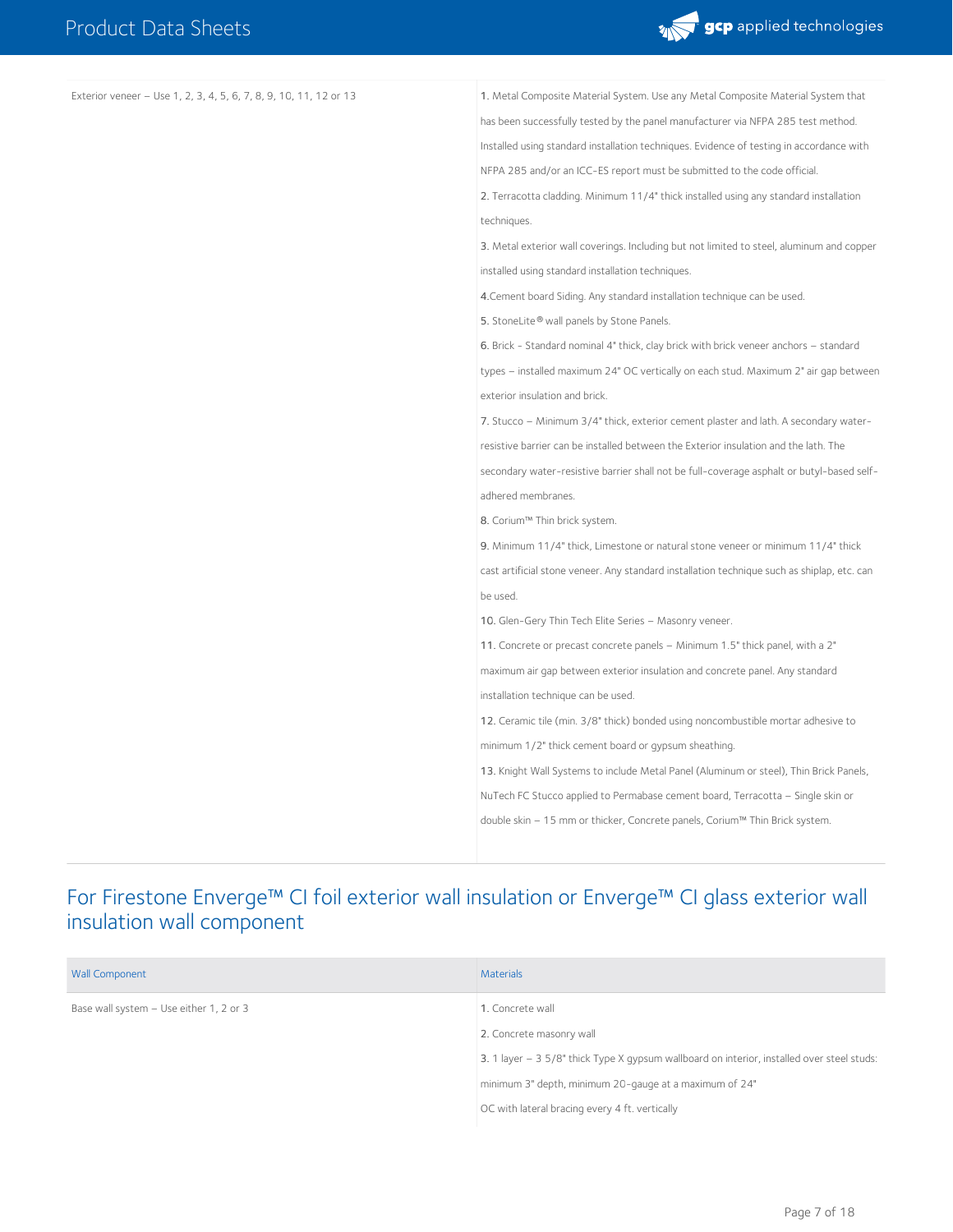

| Floorline firestopping                                                   | 4 lb/ cu ft <sup>3</sup> mineral wool (e.g. Thermafiber) in each stud cavity at each floorline -<br>attached with Z-clips or equivalent                                                                                                                                                                                                                                                                                                                                                                                                                                                                                                                                                                                                                                                                                                                       |
|--------------------------------------------------------------------------|---------------------------------------------------------------------------------------------------------------------------------------------------------------------------------------------------------------------------------------------------------------------------------------------------------------------------------------------------------------------------------------------------------------------------------------------------------------------------------------------------------------------------------------------------------------------------------------------------------------------------------------------------------------------------------------------------------------------------------------------------------------------------------------------------------------------------------------------------------------|
| Cavity insulation - Use either 1, 2, or 3                                | 1. None<br>2. Any noncombustible insulation<br>3. Fiberglass batt insulation (faced or unfaced)                                                                                                                                                                                                                                                                                                                                                                                                                                                                                                                                                                                                                                                                                                                                                               |
| Exterior sheathing - Use either 1, 2 or 3                                | 1. None<br>2. 1/2" thick, exterior Type gypsum sheathing<br>3. 5/8" thick, exterior Type gypsum sheathing                                                                                                                                                                                                                                                                                                                                                                                                                                                                                                                                                                                                                                                                                                                                                     |
| Water-resistive barrier applied to exterior sheathing - Use 1, 2, 3 or 4 | 1. PERM-A-BARRIER® aluminum wall membrane<br>2. PERM-A-BARRIER® VPL<br>3. PERM-A-BARRIER® VPL LT<br>4. PERM-A-BARRIER® NPS                                                                                                                                                                                                                                                                                                                                                                                                                                                                                                                                                                                                                                                                                                                                    |
| Exterior insulation - Use either 1 or 2                                  | 1. Firestone Enverge™ CI Foil Exterior Wall Insulation - 21/2" maximum thickness with<br>Exterior Veneer - Part 1 or 4" maximum thickness with Exterior Veneer - Part 2<br>2. Firestone Enverge™ CI Glass Exterior Wall Insulation - 21/2" maximum thickness with<br>Exterior Veneer - Part 1 or 4" maximum thickness with Exterior Veneer - Part 2                                                                                                                                                                                                                                                                                                                                                                                                                                                                                                           |
| Weather-resistive barrier applied to exterior insulation                 | none                                                                                                                                                                                                                                                                                                                                                                                                                                                                                                                                                                                                                                                                                                                                                                                                                                                          |
| Exterior veneer - Part 1 - Use either 1, 2, 3, 4, 5, 6, 7 or 8           | 1. Brick<br>a. Brick veneer anchors - standard types - installed maximum 24" OC vertically on each<br>stud.<br>b. Maximum 2" air gap between exterior insulation and brick - Standard nominal 4"<br>thick, clay brick.<br>2. Stucco - Minimum 3/4" thick, exterior cement plaster and lath. A secondary water-<br>resistive barrier can be installed between the exterior insulation and the lath. The<br>secondary waterresistive barrier shall not be full-coverage asphalt or butyl-based self-<br>adhered membranes.<br>3. Minimum 2" thick, Limestone or natural stone veneer or minimum 11/2" thick cast<br>artificial stone veneer. Any standard installation technique can be used.<br>4. Terracotta cladding - Use any terracotta cladding system in which terracotta is<br>minimum 11/4" thick. Any standard installation technique can be<br>used. |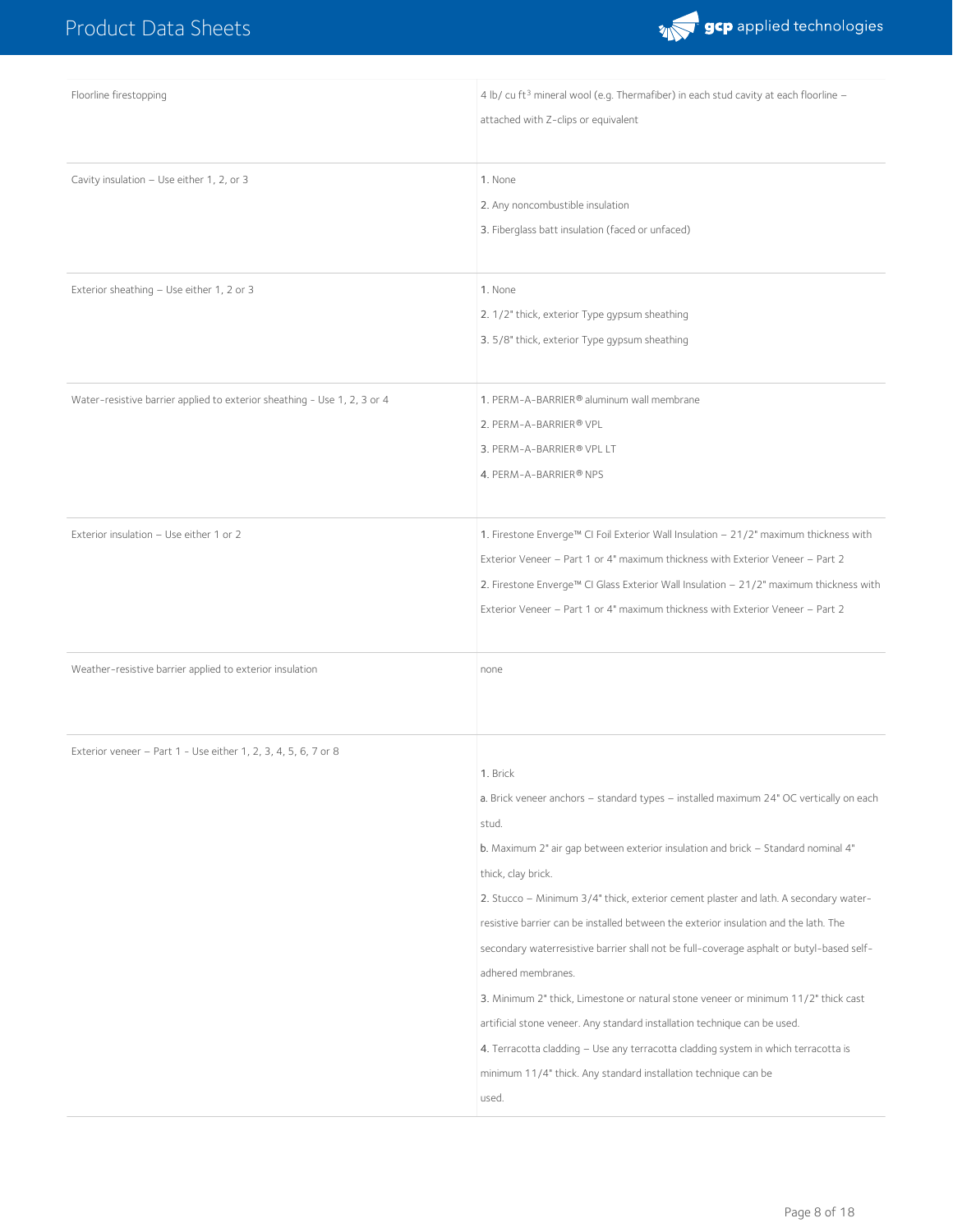

| Exterior veneer - Part 1 - Use either 1, 2, 3, 4, 5, 6, 7 or 8 (cont.) | 5. Metal veneer such as steel, aluminum, copper, etc. Any standard installation        |
|------------------------------------------------------------------------|----------------------------------------------------------------------------------------|
|                                                                        | technique can be used.                                                                 |
|                                                                        | 6. Cement board siding - Any standard installation technique can be used.              |
|                                                                        | 7. MCM System - Use any Metal Composite Panel that has been successfully tested by     |
|                                                                        | the panel manufacturer via NFPA 285 test method. Installation shall be such that the   |
|                                                                        | free air cavity behind the MCM shall not exceed 2".                                    |
|                                                                        | 8. Aluminum faced, aluminum honeycomb core panels. Any standard installation           |
|                                                                        | technique can be used.                                                                 |
| Exterior veneer - Part 2 - Use either 1, 2, 3 or 4                     | 1. Brick                                                                               |
|                                                                        | c. Brick veneer anchors - standard types - installed maximum 24" OC vertically on each |
|                                                                        | stud.                                                                                  |
|                                                                        | d. Maximum 2" air qap between exterior insulation and brick - Standard nominal 4"      |
|                                                                        | thick, clay brick.                                                                     |
|                                                                        | 2. Stucco - Minimum 3/4" thick, exterior cement plaster and lath. A secondary water-   |
|                                                                        | resistive barrier can be installed between the exterior insulation and the lath. The   |
|                                                                        | secondary water-resistive barrier shall not be full-coverage asphalt or butyl-based    |
|                                                                        | selfadhered membranes.                                                                 |
|                                                                        | 3. Minimum 2" thick, Limestone or natural stone veneer or minimum 11/2" thick cast     |
|                                                                        | artificial stone veneer. Any standard non-open-joint installation technique such as    |
|                                                                        | shiplap, etc. can be used.                                                             |
|                                                                        | 4. Terracotta cladding - Use any terracotta cladding system in which terracotta is     |
|                                                                        | minimum 11/4" thick. Any standard non-open-joint installation technique such as        |
|                                                                        | shiplap, etc. can be used.                                                             |
|                                                                        |                                                                                        |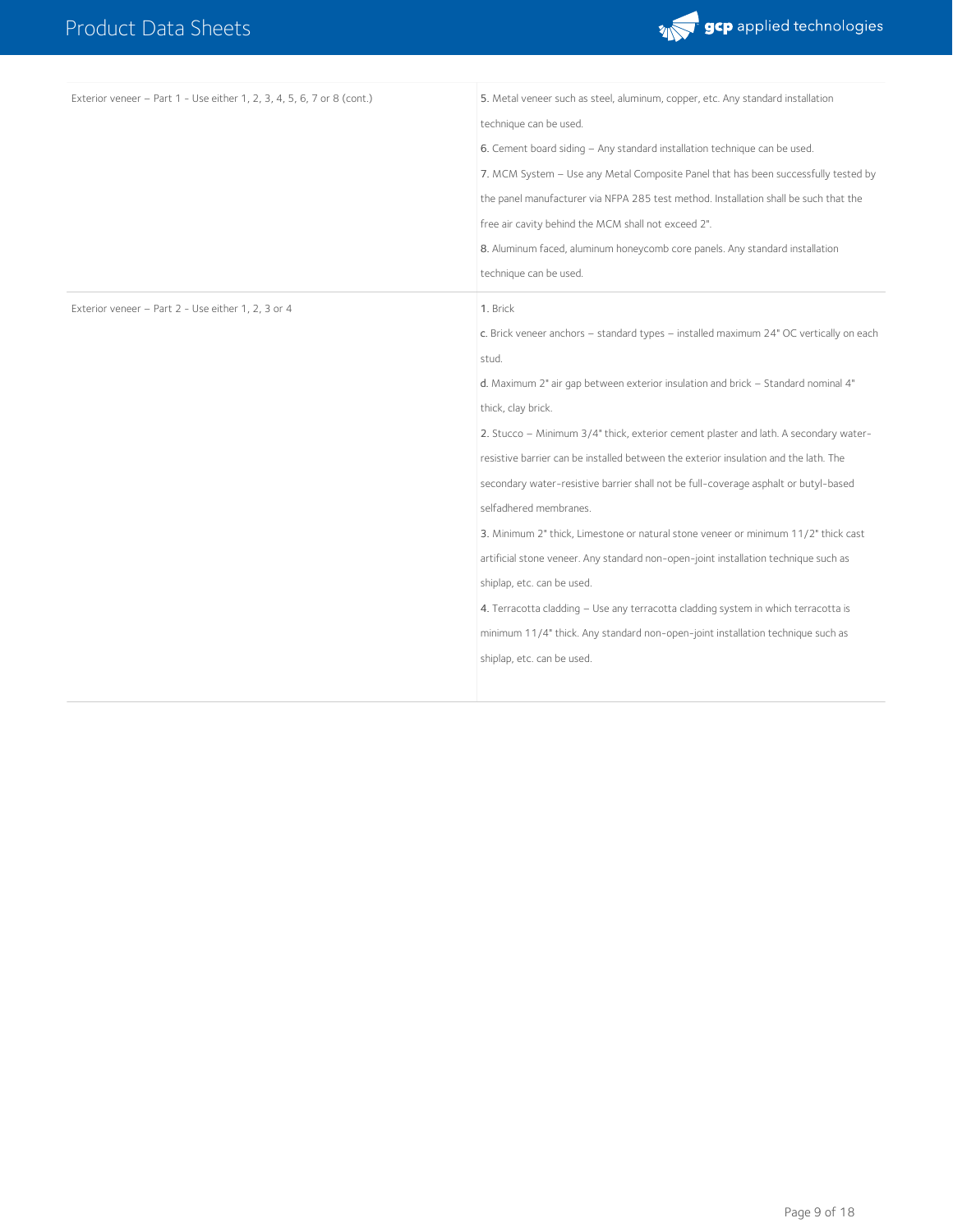

#### For exterior walls where the air barrier is the only combustible component

Per 2015 IBC section 1403.5, exemption 2

| <b>Wall Component</b>                                                  | <b>Materials</b>                                                                           |
|------------------------------------------------------------------------|--------------------------------------------------------------------------------------------|
| Base wall system - Use either 1, 2, 3, 4, or 5                         | 1. Concrete wall                                                                           |
|                                                                        | 2. Concrete masonry wall                                                                   |
|                                                                        | 3. Standard clay brick wall                                                                |
|                                                                        | 4. Adobe block wall                                                                        |
|                                                                        | 5. 1 layer - 5/8" thick, Type X, gypsum wallboard on interior, installed over steel studs: |
|                                                                        | minimum 3 5/8" depth, minimum 20-guage at a maximum of 16" OC with lateral                 |
|                                                                        | bracing every 4 ft. vertically.                                                            |
|                                                                        |                                                                                            |
| Cavity insulation - Use either 1, 2, or 3                              | 1. None                                                                                    |
|                                                                        | 2. Fiberglass batt insulation (faced or unfaced)                                           |
|                                                                        | 3. Any noncombustible insulation                                                           |
|                                                                        |                                                                                            |
| Exterior sheathing - Use either 1, 2 or 3                              | 1. None                                                                                    |
|                                                                        | 2. 1/2" thick, exterior type gypsum sheathing                                              |
|                                                                        | 3. 5/8" thick, Type X, exterior type gypsum sheathing                                      |
|                                                                        |                                                                                            |
| Air and water barrier applied to gypsum sheathing - Use either 1, 2, 3 | 1. PERM-A-BARRIER® Aluminum wall membrane                                                  |
|                                                                        | 2. PERM-A-BARRIER® VPL                                                                     |
|                                                                        | 3. PERM-A-BARRIER® VPL LT                                                                  |
| Exterior veneer                                                        | Brick, concrete, stone, terracotta, stucco or steel with minimum thickness listed in Table |
|                                                                        | 1404.2 in chapter 14 of IBC.                                                               |

#### For walls containing Atlas Energy Shield Pro, Pro2 , CGF Pro, Ply Pro or RBoard Pro exterior insulation

| <b>Wall Component</b>                   | Materials                                                                 |
|-----------------------------------------|---------------------------------------------------------------------------|
| Base wall system - Use either 1, 2 or 3 | 1. Cast concrete wall                                                     |
|                                         | 2. CMU concrete wall                                                      |
|                                         | 3. 20-gauge (min.) 3 " (min.) steel studs spaced at a maximum of 24" o.c. |
|                                         | a. 1 layer -5/8" thick Type X gypsum wallboard on interior                |
|                                         |                                                                           |
| Floorline firestopping - Use 1 or 2     | 1. None                                                                   |
|                                         | 2. 4", 4 pcf. Mineral fiber safing insulation                             |
|                                         |                                                                           |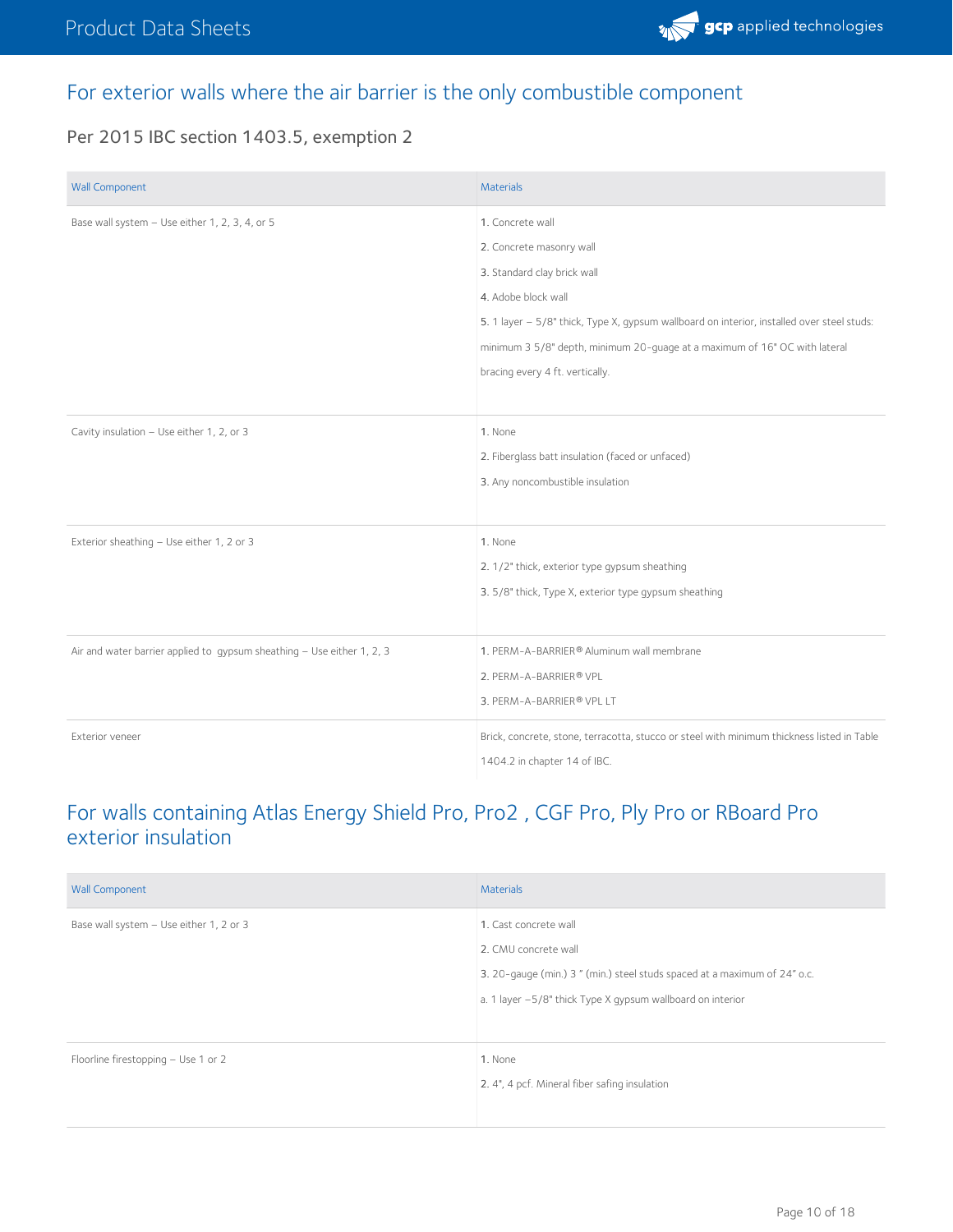

| Cavity insulation - Use either 1, 2, 3, 4, 5, 6, 7, 8, 9, 10,                              |                                                                                         |
|--------------------------------------------------------------------------------------------|-----------------------------------------------------------------------------------------|
| 11, 12, 13, 14, or 15                                                                      | 1. None                                                                                 |
| NOTE: SPF Cavity insulations 5-15 must use floor line firestopping item 2 and exterior     | 2. Any noncombustible insulation per ASTM E136                                          |
| qypsum sheathing.                                                                          | 3. Any mineral fiber (Board type Class A ASTM E84 faced or unfaced)                     |
|                                                                                            | 4. Fiberglass (Batt type Class A ASTM E84 faced or unfaced)                             |
|                                                                                            | 5. 51/2" (max.) Icynene LD-C-50 spray foam in 6" deep studs (max.) full fill without an |
|                                                                                            | air gap                                                                                 |
|                                                                                            | 6. 51/2" (max.) Icynene MD-C-200, 2 pcf spray foam in 6" deep studs (max.) full fill    |
|                                                                                            | without an air gap                                                                      |
|                                                                                            | 7. 51/2" (max.) Icynene MD-R-201, 2 pcf spray foam in 6" deep studs (max.) full fill    |
|                                                                                            | without an air gap                                                                      |
|                                                                                            | 8.6" (max.) SWD Urethane QS 112, 2 pcf spray foam in 6" deep studs (max.) or partial    |
|                                                                                            | fill with a maximum 21/2" air gap                                                       |
|                                                                                            | 9. 31/2" (max.) Gaco Western 183M spray foam in 3" deep studs (max.)                    |
|                                                                                            | 10. Gaco Western F 1850 (31/2" max.) Use with 5/8" deep studs (max.)                    |
|                                                                                            | 11. Demilec SEALEDTION 500 (3 5/8"max.) Use with 5/8" exterior sheathing in 3 5/8"      |
|                                                                                            | deep studs (max.)                                                                       |
|                                                                                            | 12. Demilec HeatLok Soy 200 Plus (3.4" max) Use with 5/8" exterior sheathing in 3       |
|                                                                                            | 5/8" deep studs (max.)                                                                  |
|                                                                                            | 13. Bayer Bayseal (3" max). Use with 5/8" exterior sheathing                            |
|                                                                                            | 14. Lapolla FoamLok FL 2000 (3" max.) Use with 5/8" exterior sheathing in 3 5/8"        |
|                                                                                            | deep studs (max.)                                                                       |
|                                                                                            | 15. BASF SprayTite 81206 or WallTite (US & US-N) (3 5/8" max) Use with 5/8"             |
|                                                                                            | exterior sheathing in 3 5/8" deep studs (max.)                                          |
| Exterior sheathing - Use either 1, 2 or 3                                                  | 1. 1/2" or thicker exterior type gypsum sheathing                                       |
|                                                                                            | 2. 2" precast concrete panels attached to structural elements of building               |
|                                                                                            | NOTE: When SPF is used in cavity, exterior sheathing must be used. See specific         |
|                                                                                            | sheathing thicknesses above.                                                            |
|                                                                                            |                                                                                         |
| Air barrier or weather-resistive barrier applied to exterior sheathing - Use 1, 2, 3, 4, 5 | 1. PERM-A-BARRIER® VPL / VPL LT                                                         |
| or 6                                                                                       | 2. PERM-A-BARRIER® NPL 10                                                               |
|                                                                                            | 3. PERM-A-BARRIER® NPS                                                                  |
|                                                                                            | 4. PERM-A-BARRIER® Aluminum wall membrane                                               |
|                                                                                            | 5. PERM-A-BARRIER® VPL 50RS UV Stable                                                   |
|                                                                                            | 6. PERM-A-BARRIER® VPS 30                                                               |
|                                                                                            |                                                                                         |
| Exterior Insulation -                                                                      | 1.4" (max) EnergyShield Pro or Pro 2                                                    |
| Use either 1,2,3 or 4 Items 1, 2 or 3 may be multiple                                      | 2. 4" (max.) RBoard Pro or EnergyShield CGF Pro.                                        |
| layers of thinner product with facers on each side.                                        | 3. 4 3/4" (max.) EnergyShield Ply Pro(4" EnergyShield CGF Pro with 5/8" or 34" FRT      |
|                                                                                            | plywood)                                                                                |
|                                                                                            | 4. 2" (min.) Mineral wool-4 pcf (min.)                                                  |
|                                                                                            |                                                                                         |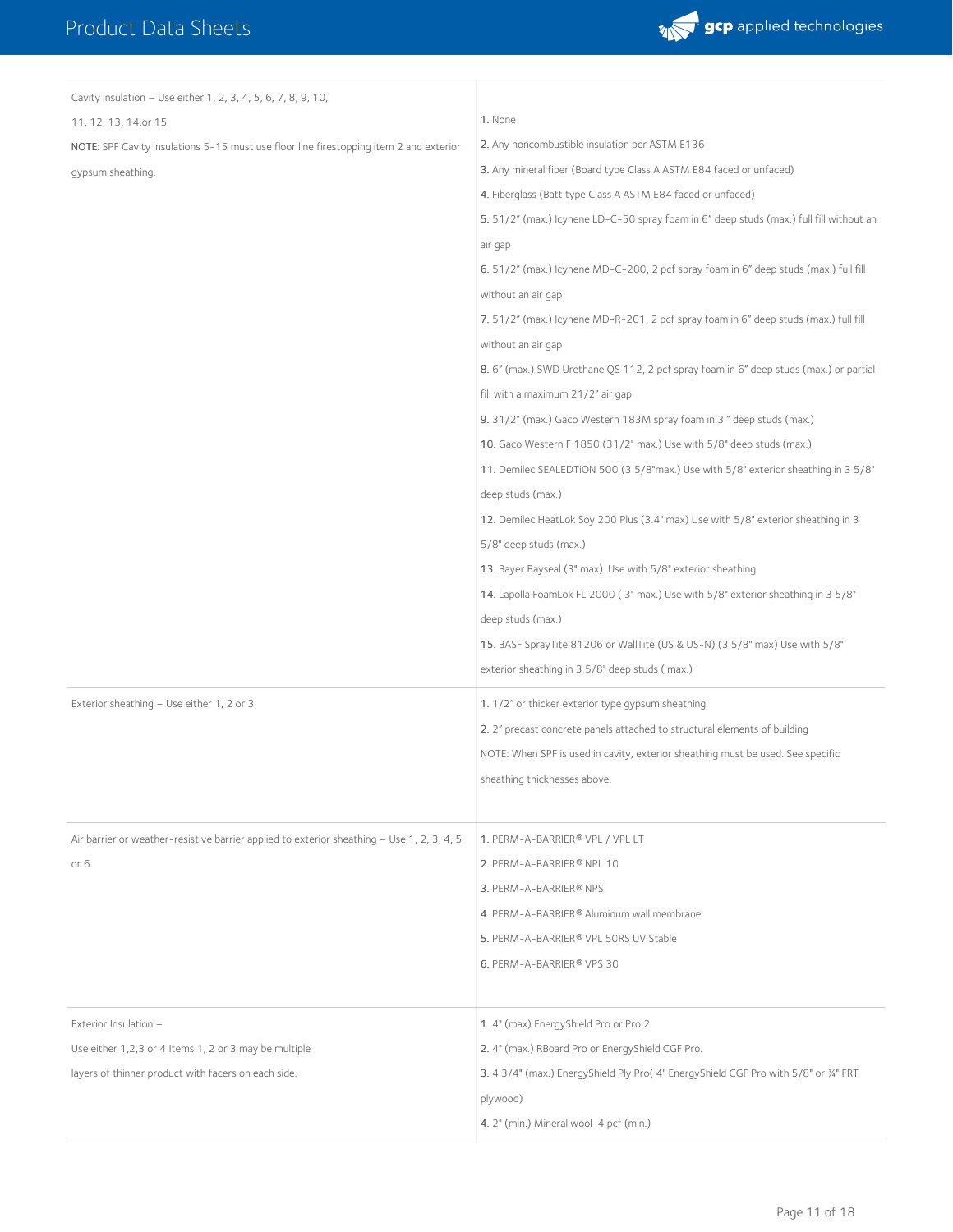r.



| Exterior cladding - Use any of these options                          | 1. Brick a. Brick veneer anchors - standard types - installed maximum 24" o.c. (max.)    |
|-----------------------------------------------------------------------|------------------------------------------------------------------------------------------|
| NOTE: Cladding 8 (Zinc)may only be used with EnergyShield Pro or Pro2 | vertically on each stud                                                                  |
|                                                                       | b. Maximum 2" air gap between exterior insulation and brick                              |
|                                                                       | c. Standard nominal 4" thick clay brick or veneer 2. Stucco - Minimum 7/8" thick,        |
|                                                                       | exterior cement                                                                          |
|                                                                       | plaster and lath                                                                         |
|                                                                       | 3. Limestone - minimum 2" thick                                                          |
|                                                                       | 4. Natural stone veneer - minimum 2" thick                                               |
|                                                                       | 5. Cast artificial stone - minimum 1.5" thick complying with ICC-ES AC 51                |
|                                                                       | 6. Terracotta cladding - Use any terracotta cladding system in which terracotta is       |
|                                                                       | minimum 11/4" thick                                                                      |
|                                                                       | 7. Any ACM that has passed NFPA 285                                                      |
|                                                                       | 8. Uninsulated sheet metal building panels including aluminum, steel copper or zinc (see |
|                                                                       | note)                                                                                    |
|                                                                       | 9. Uninsulated cement or fiber-cement cladding panels                                    |
|                                                                       | 10. Stone/Altuminum honeycomb composite building panels that have successfully           |
|                                                                       | passed NFPA 285 criteria                                                                 |
|                                                                       | 11. Autoclaved-aerated-concrete (AAC) panels (minimum 11/2" thick)                       |
|                                                                       | 12. Reynobond ZCM Zinc metal composite panel                                             |
|                                                                       | 13. CMU-minimum 2" thick                                                                 |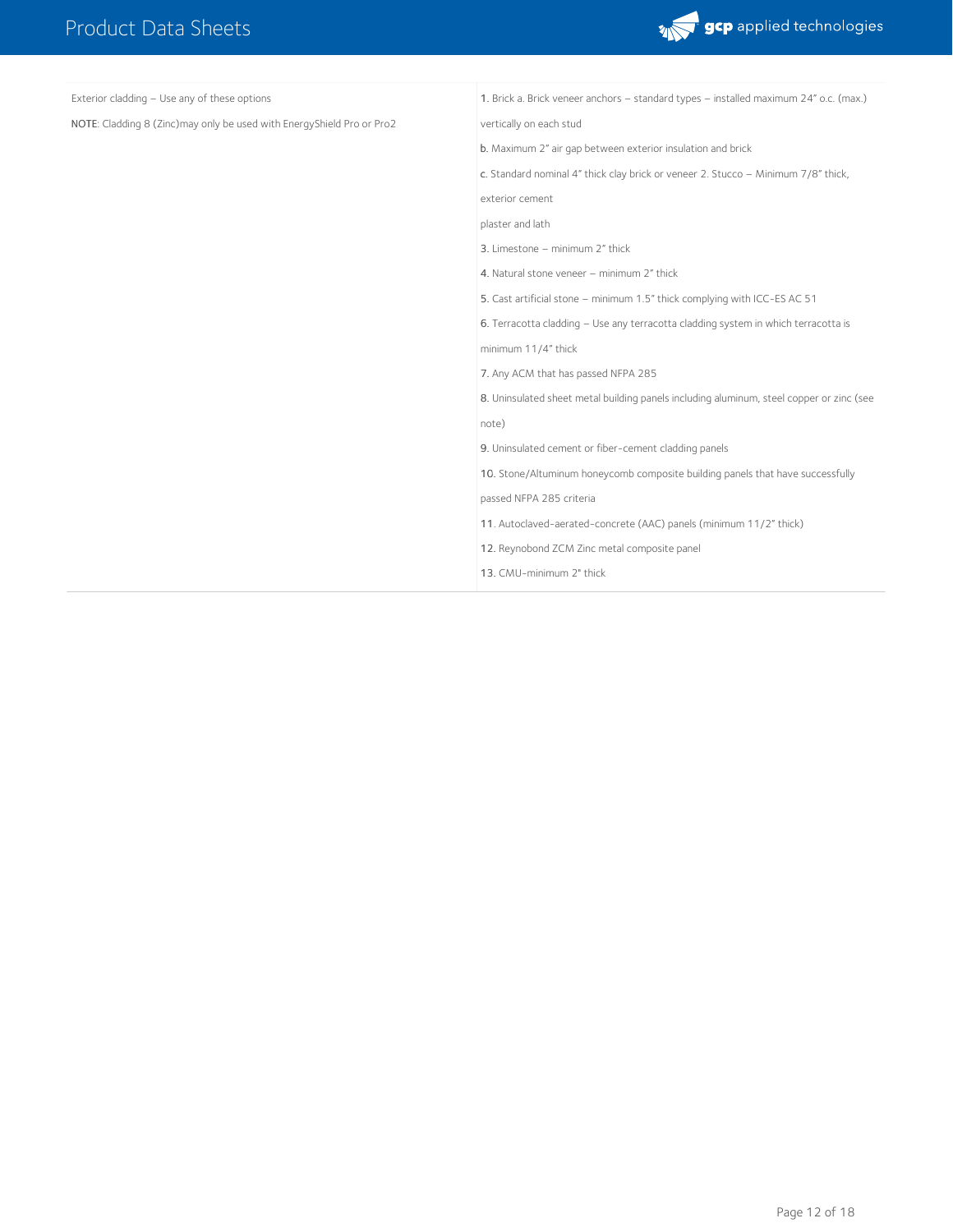

#### For walls with Rmax TSX-8500, ECOMAXci or TSX-8510

Window header for all construction shall incorporate 0.08" minimum aluminum flashing to cover air gaps between exterior insulation and exterior facade.

| Wall components                                                                        | <b>Materials</b>                                                                          |
|----------------------------------------------------------------------------------------|-------------------------------------------------------------------------------------------|
| Base wall system - Use either 1, 2, 3                                                  |                                                                                           |
|                                                                                        | 1. Cast concrete wall                                                                     |
|                                                                                        | 2. CMU concrete wall                                                                      |
|                                                                                        | 3. 20-gauge (min.) 3 " (min.) steel studs spaced at a maximum of 24" o.c 1 layer $-$ 1/2" |
|                                                                                        | thick Type X                                                                              |
|                                                                                        | gypsum wallboard on interior                                                              |
|                                                                                        | 4. Where allowed in Types I, II, III, IV construction, FRTW studs complying with IBC      |
|                                                                                        | section                                                                                   |
|                                                                                        | 2303.2, min. nominal 2 X 4 dimension, spaced 24"OC (max)                                  |
|                                                                                        | a. 5/8 " Type X gypsum wallboard interior                                                 |
|                                                                                        | b. Bracing as required by code                                                            |
| Floor line firestopping - Use 1 or 2                                                   | 1. 4 pcf mineral fiber insulation installed with Z-clips.                                 |
| As an option, use 2 with FRTW framing                                                  | 2. FRTW fire blocking at floor line in accordance with applicable code requirements.      |
| Cavity insulation - Use either 1, 2, 3, 4, 5, 6, 7, 8, 9, 10, 11, 12, 13,              | 1. None                                                                                   |
| 14, or 15                                                                              | 2. Any noncombustible insulation per ASTM E136                                            |
| NOTE: SPF Cavity insulations 5-15 must use floor line firestopping item 2 and exterior | 3. Any mineral fiber (Board type Class A ASTM E84 faced or unfaced)                       |
| gypsum sheathing.                                                                      | 4. Fiberglass (Batt type Class A ASTM E84 faced or unfaced)                               |
|                                                                                        | 5. 51/2" (max.) Icynene LD-C-50 spray foam in 6" deep studs (max.) full fill without an   |
|                                                                                        | air gap                                                                                   |
|                                                                                        | 6. 51/2" (max.) Icynene MD-C-200, 2 pcf spray foam in 6" deep studs (max.) full fill      |
|                                                                                        | without an air gap                                                                        |
|                                                                                        | 7.51/2" (max.) Icynene MD-R-201, 2 pcf spray foam in 6" deep studs (max.) full fill       |
|                                                                                        | without an air gap                                                                        |
|                                                                                        | 8.6" (max.) SWD Urethane QS 112, 2 pcf spray foam in 6" deep studs (max.) or partial      |
|                                                                                        | fill with a maximum 21/2" air gap                                                         |
|                                                                                        | 9. 3 1/2" (max.) Gaco Western 183M spray foam in 3" deep studs (max.)                     |
|                                                                                        | 10. Gaco Western F 1850 (3 1/2" max.) Use with 5/8" deep studs (max.)                     |
|                                                                                        | 11. Demilec SEALEDTION 500 (3 5/8" max.) Use with 5/8" exterior sheathing in 3 5/8"       |
|                                                                                        | deep studs (max.)                                                                         |
|                                                                                        | 12. Demilec HeatLok Soy 200 Plus (3.4" max) Use with 5/8" exterior sheathing in 3         |
|                                                                                        | 5/8" deep studs (max.)                                                                    |
|                                                                                        | 13. Bayer Bayseal (3" max). Use with 5/8" exterior sheathing                              |
|                                                                                        | 14. Lapolla FoamLok FL 2000 (3" max.) Use with 5/8" exterior sheathing in 3 5/8" deep     |
|                                                                                        | studs (max.)                                                                              |
|                                                                                        | 15. BASF SprayTite 81206 or WallTite (US & US-N) (3 5/8" max) Use with 5/8"               |
|                                                                                        | exterior sheathing in 3 5/8" deep studs (max.)                                            |
|                                                                                        |                                                                                           |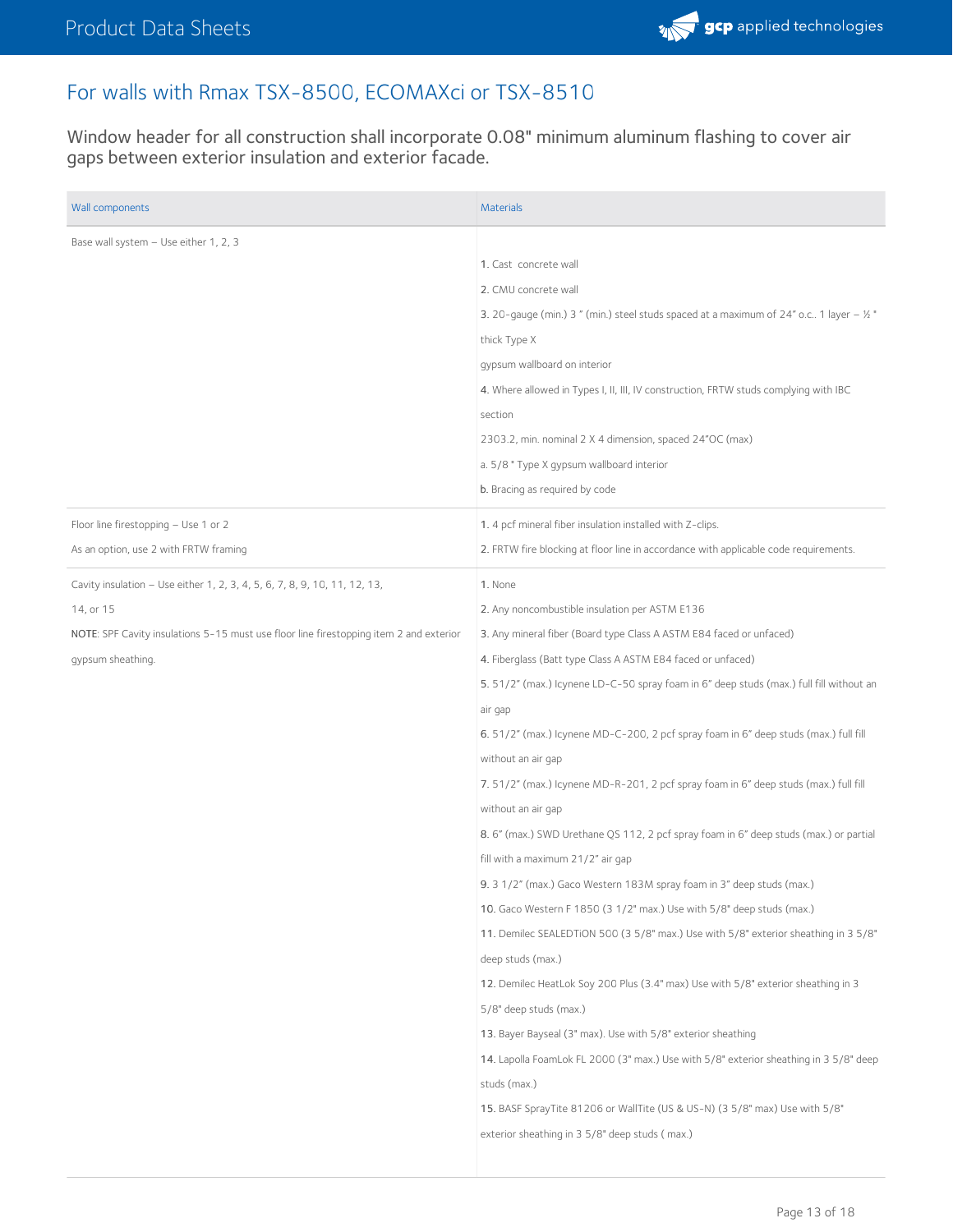

| Exterior Sheathing - Use either 1 or 2                                                | 1. 1/2 " or thicker exterior gypsum sheathing                                             |
|---------------------------------------------------------------------------------------|-------------------------------------------------------------------------------------------|
| NOTE: Exterior FRTW sheathing or gypsum board is optional for base Walls 1 or 2. When | 2. 1/2 " (min) FRW structural panels complying with IBC Section 2303.2 and installed in   |
| SPF is used, 5/8 " exterior gypsum sheathing must be used.                            | accordance with code allowances for Types I, II, III, IV construction                     |
| Air barrier over sheathing- Use 1, 2, 3, 4, 5 or 6                                    |                                                                                           |
|                                                                                       | 1. PERM-A-BARRIER ®VPL/VPL LT                                                             |
|                                                                                       | 2. PERM-A-BARRIER ®NPL 10                                                                 |
|                                                                                       | 3. PERM-A-BARRIER <sup>®</sup> NPS                                                        |
|                                                                                       | 4. PERM-A-BARRIER ®Aluminum wall membrane                                                 |
|                                                                                       | 5. PERM-A-BARRIER ®VPL 50RS UV Stable                                                     |
|                                                                                       | 6. PERM-A-BARRIER ®VPS 30                                                                 |
| Exterior Insulation-Use either 1, 2, 3, or 4                                          | 1.4 % " (max. consisting of a single panel or multiple thinner panels) Rmax TSX-8500(     |
| Note: See exterior sheathing options for thickness limitations when no exterior       | for claddings 1-12)                                                                       |
| sheathing is used.                                                                    | 2. 4 1/2 " (max. consisting of a single panel or multiple thinner panels) Rmax ECOMAXci ( |
|                                                                                       | for claddings 1-12)                                                                       |
|                                                                                       | 3.4 1/2 " (max. consisting of a single panel or multiple thinner panels) Rmax TSX-8510    |
|                                                                                       | (for claddings 1-12)                                                                      |
|                                                                                       | 4. 2 " (min.) mineral wool-4 pcf (min.) (for claddings 1-12)                              |
| Exterior cladding - Use 1, 2, 3, 4, 5, 6, 7, 8, 9, 10, 11 or 12                       | 1. Brick                                                                                  |
|                                                                                       | a. Brick veneer anchors - standard types - installed maximum 24" o.c. (max.) vertically   |
|                                                                                       | on each stud                                                                              |
|                                                                                       | b. Maximum 2" air gap between exterior insulation and brick                               |
|                                                                                       | c. Standard nominal 4" thick clay brick or veneer                                         |
|                                                                                       | 2. Stucco – Minimum 3/4" thick, exterior cement plaster and lath with an optional         |
|                                                                                       | secondary WRB between the exterior insulation and lath. The secondary WRB shall not       |
|                                                                                       | be full coverage asphalt                                                                  |
|                                                                                       | or self-adhered butyl membrane.                                                           |
|                                                                                       | 3. Limestone – minimum 2" thick using any standard installation technique                 |
|                                                                                       | 4. Natural stone veneer – minimum 2" thick using any standard installation technique      |
|                                                                                       | 5. Cast artificial stone - minimum 1.5" thick complying with ICC-ES AC 51                 |
|                                                                                       | 6. Terracotta cladding - Use any terracotta cladding system in which terracotta is        |
|                                                                                       | minimum $11/4"$                                                                           |
|                                                                                       | thick                                                                                     |
|                                                                                       | 7. Any ACM or MCM that has passed NFPA 285                                                |
|                                                                                       | 8. Uninsulated sheet metal building panels including aluminum, steel copper               |
|                                                                                       | 9. Uninsulated cement or fiber-cement cladding panels                                     |
|                                                                                       | 10. Stone/Aluminum honeycomb composite building panels that have successfully             |
|                                                                                       | passed NFPA 285 criteria                                                                  |
|                                                                                       | 11. Autoclaved-aerated-concrete (AAC) panels (minimum 11/2" thick)                        |
|                                                                                       | 12. Thin set brick. Glen Gery Thin Tech Elite has been analyzed using mfr's standard      |
|                                                                                       | installation technique.                                                                   |

# For walls containing Hunter Xci Foil Exterior Insulation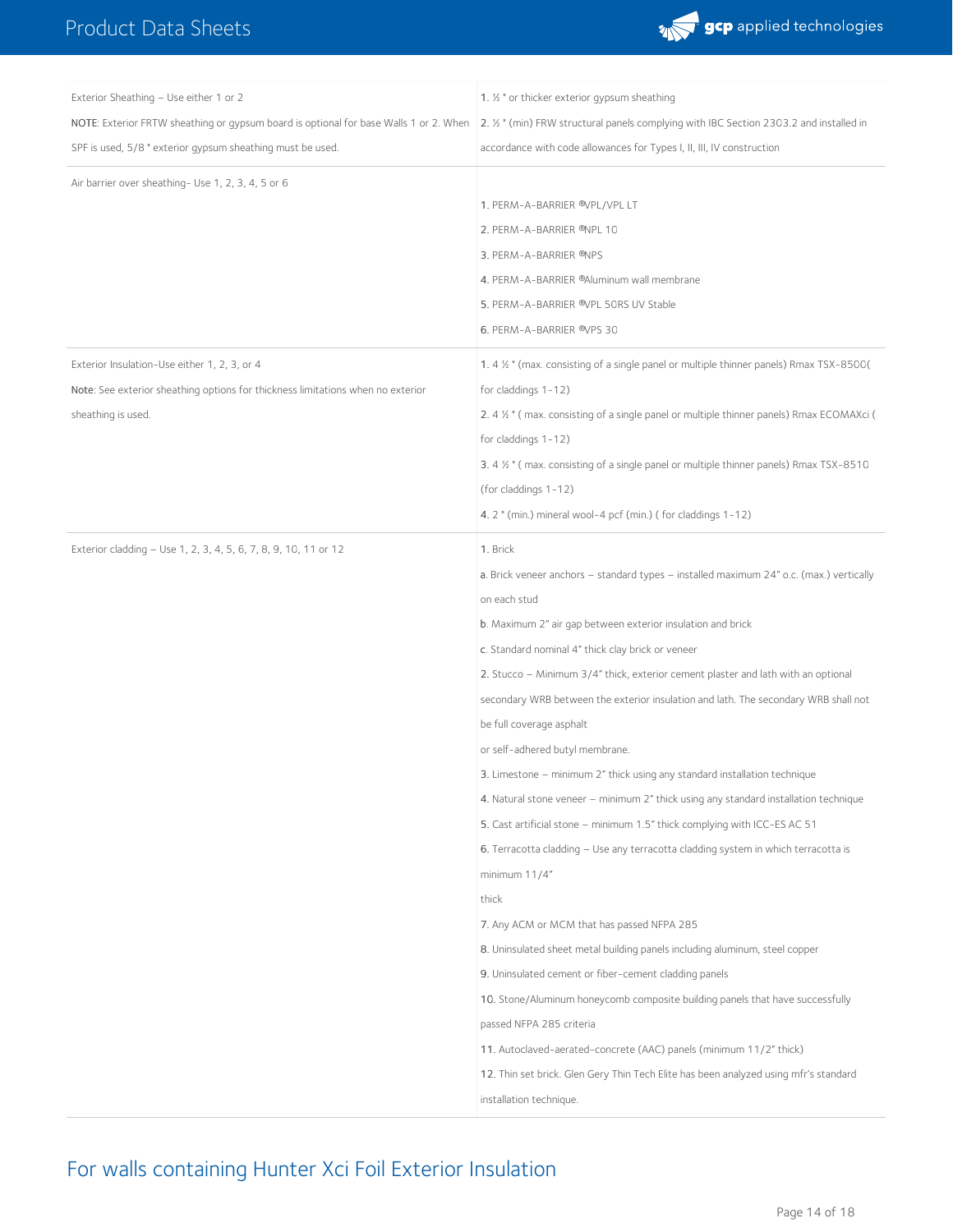

For all constructions, the window header shall consist of minimum 25GA. sheet steel flashing.

| Base wall system - Use either 1, 2, 3 or 4<br>1. Cast concrete wall<br>2. CMU concrete wall<br>3. 25 GA min. 3 5/8" (min) steel studs spaced 24" OC (max.)<br>a. 5/8" type X qypsum wallboard interior<br>b. Lateral bracing every 4 ft.<br>4. FRTW studs : min. nominal 2 X 4 dimension, spaced 24" OC (max.)<br>a. 5/8" type X gypsum wallboard interior<br>b. Bracing as required by code<br>Floor line firestopping - Use 1 or 2<br>1. Any approved mineral fiber based safing insulation in each stud cavity at floor line.<br>Safing thickness must match stud cavity depth.<br>2. Solid FRTW fire blocking at floor line per building code requirements for Type III<br>construction<br>Cavity insulation - Use either 1 - 9<br>1. None<br>Items 8 & 9 may only be used with Exterior Sheathing 1<br>2. 1 1/2" (min.) of Bayer EcoBay CC SPF (up to full cavity thickness)<br>3. 1 1/2" (min.) of BASF Walltite SPF (up to full cavity thickness)<br>4. Any noncombustible insulation per ASTM E136<br>5. Any mineral fiber(Board type class A ASTM E84 faced or unfaced)<br>6. Any Fiberglass (Batt Type Class A ASTM E84 faced or unfaced)<br>7. Any foam plastic insulation (SPF or board Type) which has been tested per ASTM E<br>1354 (at a minimum of 20kW/m <sup>2</sup> heat flux) and shown byanalysis to be less flammable<br>(improved Tign, Pk, HERR) than Bayer EoBay CC or BASF Walltite.<br>8. NCFI InsulBloc SPF (up to full cavity thickness)<br>9. Icynene MD-C_200v3 (Proseal) up to 5 %" (only with %" (min.) exterior gypsum<br>sheathing.<br>Exterior Sheathing- Use item 1 or 2<br>1. 1/2" or thicker exterior gypsum sheathing<br>2. 1/2" (min.) FRTW structural panels in Type III construction are allowed in place of<br>gypsum sheathing when combustible cavity insulation is not used.<br>Air barrier over sheathing- Use 1, 2, 3, 4, 5 or 6<br>1. PERM-A-BARRIER ®VPL/VPL LT<br>2. PERM-A-BARRIER ®NPL 10 (only for claddings 1-6)<br>3. PERM-A-BARRIER ®NPS<br>4. PERM-A-BARRIER ®Aluminum wall membrane<br>5. PERM-A-BARRIER ®VPL 50RS UV Stable (only for claddings 1-6)<br>6. PERM-A-BARRIER ®VPS 30 (only for claddings 1-6)<br>1. 3 1/2" ( max.) Xci Foil<br>Exterior Insulation -<br>Use 1 or 2<br>2. 2" (min.) Mineral wool-4pcf (min.) | Wall components | <b>Materials</b> |
|----------------------------------------------------------------------------------------------------------------------------------------------------------------------------------------------------------------------------------------------------------------------------------------------------------------------------------------------------------------------------------------------------------------------------------------------------------------------------------------------------------------------------------------------------------------------------------------------------------------------------------------------------------------------------------------------------------------------------------------------------------------------------------------------------------------------------------------------------------------------------------------------------------------------------------------------------------------------------------------------------------------------------------------------------------------------------------------------------------------------------------------------------------------------------------------------------------------------------------------------------------------------------------------------------------------------------------------------------------------------------------------------------------------------------------------------------------------------------------------------------------------------------------------------------------------------------------------------------------------------------------------------------------------------------------------------------------------------------------------------------------------------------------------------------------------------------------------------------------------------------------------------------------------------------------------------------------------------------------------------------------------------------------------------------------------------------------------------------------------------------------------------------------------------------------------------------------------------------------------------------------------------------------------|-----------------|------------------|
|                                                                                                                                                                                                                                                                                                                                                                                                                                                                                                                                                                                                                                                                                                                                                                                                                                                                                                                                                                                                                                                                                                                                                                                                                                                                                                                                                                                                                                                                                                                                                                                                                                                                                                                                                                                                                                                                                                                                                                                                                                                                                                                                                                                                                                                                                        |                 |                  |
|                                                                                                                                                                                                                                                                                                                                                                                                                                                                                                                                                                                                                                                                                                                                                                                                                                                                                                                                                                                                                                                                                                                                                                                                                                                                                                                                                                                                                                                                                                                                                                                                                                                                                                                                                                                                                                                                                                                                                                                                                                                                                                                                                                                                                                                                                        |                 |                  |
|                                                                                                                                                                                                                                                                                                                                                                                                                                                                                                                                                                                                                                                                                                                                                                                                                                                                                                                                                                                                                                                                                                                                                                                                                                                                                                                                                                                                                                                                                                                                                                                                                                                                                                                                                                                                                                                                                                                                                                                                                                                                                                                                                                                                                                                                                        |                 |                  |
|                                                                                                                                                                                                                                                                                                                                                                                                                                                                                                                                                                                                                                                                                                                                                                                                                                                                                                                                                                                                                                                                                                                                                                                                                                                                                                                                                                                                                                                                                                                                                                                                                                                                                                                                                                                                                                                                                                                                                                                                                                                                                                                                                                                                                                                                                        |                 |                  |
|                                                                                                                                                                                                                                                                                                                                                                                                                                                                                                                                                                                                                                                                                                                                                                                                                                                                                                                                                                                                                                                                                                                                                                                                                                                                                                                                                                                                                                                                                                                                                                                                                                                                                                                                                                                                                                                                                                                                                                                                                                                                                                                                                                                                                                                                                        |                 |                  |
|                                                                                                                                                                                                                                                                                                                                                                                                                                                                                                                                                                                                                                                                                                                                                                                                                                                                                                                                                                                                                                                                                                                                                                                                                                                                                                                                                                                                                                                                                                                                                                                                                                                                                                                                                                                                                                                                                                                                                                                                                                                                                                                                                                                                                                                                                        |                 |                  |
|                                                                                                                                                                                                                                                                                                                                                                                                                                                                                                                                                                                                                                                                                                                                                                                                                                                                                                                                                                                                                                                                                                                                                                                                                                                                                                                                                                                                                                                                                                                                                                                                                                                                                                                                                                                                                                                                                                                                                                                                                                                                                                                                                                                                                                                                                        |                 |                  |
|                                                                                                                                                                                                                                                                                                                                                                                                                                                                                                                                                                                                                                                                                                                                                                                                                                                                                                                                                                                                                                                                                                                                                                                                                                                                                                                                                                                                                                                                                                                                                                                                                                                                                                                                                                                                                                                                                                                                                                                                                                                                                                                                                                                                                                                                                        |                 |                  |
|                                                                                                                                                                                                                                                                                                                                                                                                                                                                                                                                                                                                                                                                                                                                                                                                                                                                                                                                                                                                                                                                                                                                                                                                                                                                                                                                                                                                                                                                                                                                                                                                                                                                                                                                                                                                                                                                                                                                                                                                                                                                                                                                                                                                                                                                                        |                 |                  |
|                                                                                                                                                                                                                                                                                                                                                                                                                                                                                                                                                                                                                                                                                                                                                                                                                                                                                                                                                                                                                                                                                                                                                                                                                                                                                                                                                                                                                                                                                                                                                                                                                                                                                                                                                                                                                                                                                                                                                                                                                                                                                                                                                                                                                                                                                        |                 |                  |
|                                                                                                                                                                                                                                                                                                                                                                                                                                                                                                                                                                                                                                                                                                                                                                                                                                                                                                                                                                                                                                                                                                                                                                                                                                                                                                                                                                                                                                                                                                                                                                                                                                                                                                                                                                                                                                                                                                                                                                                                                                                                                                                                                                                                                                                                                        |                 |                  |
|                                                                                                                                                                                                                                                                                                                                                                                                                                                                                                                                                                                                                                                                                                                                                                                                                                                                                                                                                                                                                                                                                                                                                                                                                                                                                                                                                                                                                                                                                                                                                                                                                                                                                                                                                                                                                                                                                                                                                                                                                                                                                                                                                                                                                                                                                        |                 |                  |
|                                                                                                                                                                                                                                                                                                                                                                                                                                                                                                                                                                                                                                                                                                                                                                                                                                                                                                                                                                                                                                                                                                                                                                                                                                                                                                                                                                                                                                                                                                                                                                                                                                                                                                                                                                                                                                                                                                                                                                                                                                                                                                                                                                                                                                                                                        |                 |                  |
|                                                                                                                                                                                                                                                                                                                                                                                                                                                                                                                                                                                                                                                                                                                                                                                                                                                                                                                                                                                                                                                                                                                                                                                                                                                                                                                                                                                                                                                                                                                                                                                                                                                                                                                                                                                                                                                                                                                                                                                                                                                                                                                                                                                                                                                                                        |                 |                  |
|                                                                                                                                                                                                                                                                                                                                                                                                                                                                                                                                                                                                                                                                                                                                                                                                                                                                                                                                                                                                                                                                                                                                                                                                                                                                                                                                                                                                                                                                                                                                                                                                                                                                                                                                                                                                                                                                                                                                                                                                                                                                                                                                                                                                                                                                                        |                 |                  |
|                                                                                                                                                                                                                                                                                                                                                                                                                                                                                                                                                                                                                                                                                                                                                                                                                                                                                                                                                                                                                                                                                                                                                                                                                                                                                                                                                                                                                                                                                                                                                                                                                                                                                                                                                                                                                                                                                                                                                                                                                                                                                                                                                                                                                                                                                        |                 |                  |
|                                                                                                                                                                                                                                                                                                                                                                                                                                                                                                                                                                                                                                                                                                                                                                                                                                                                                                                                                                                                                                                                                                                                                                                                                                                                                                                                                                                                                                                                                                                                                                                                                                                                                                                                                                                                                                                                                                                                                                                                                                                                                                                                                                                                                                                                                        |                 |                  |
|                                                                                                                                                                                                                                                                                                                                                                                                                                                                                                                                                                                                                                                                                                                                                                                                                                                                                                                                                                                                                                                                                                                                                                                                                                                                                                                                                                                                                                                                                                                                                                                                                                                                                                                                                                                                                                                                                                                                                                                                                                                                                                                                                                                                                                                                                        |                 |                  |
|                                                                                                                                                                                                                                                                                                                                                                                                                                                                                                                                                                                                                                                                                                                                                                                                                                                                                                                                                                                                                                                                                                                                                                                                                                                                                                                                                                                                                                                                                                                                                                                                                                                                                                                                                                                                                                                                                                                                                                                                                                                                                                                                                                                                                                                                                        |                 |                  |
|                                                                                                                                                                                                                                                                                                                                                                                                                                                                                                                                                                                                                                                                                                                                                                                                                                                                                                                                                                                                                                                                                                                                                                                                                                                                                                                                                                                                                                                                                                                                                                                                                                                                                                                                                                                                                                                                                                                                                                                                                                                                                                                                                                                                                                                                                        |                 |                  |
|                                                                                                                                                                                                                                                                                                                                                                                                                                                                                                                                                                                                                                                                                                                                                                                                                                                                                                                                                                                                                                                                                                                                                                                                                                                                                                                                                                                                                                                                                                                                                                                                                                                                                                                                                                                                                                                                                                                                                                                                                                                                                                                                                                                                                                                                                        |                 |                  |
|                                                                                                                                                                                                                                                                                                                                                                                                                                                                                                                                                                                                                                                                                                                                                                                                                                                                                                                                                                                                                                                                                                                                                                                                                                                                                                                                                                                                                                                                                                                                                                                                                                                                                                                                                                                                                                                                                                                                                                                                                                                                                                                                                                                                                                                                                        |                 |                  |
|                                                                                                                                                                                                                                                                                                                                                                                                                                                                                                                                                                                                                                                                                                                                                                                                                                                                                                                                                                                                                                                                                                                                                                                                                                                                                                                                                                                                                                                                                                                                                                                                                                                                                                                                                                                                                                                                                                                                                                                                                                                                                                                                                                                                                                                                                        |                 |                  |
|                                                                                                                                                                                                                                                                                                                                                                                                                                                                                                                                                                                                                                                                                                                                                                                                                                                                                                                                                                                                                                                                                                                                                                                                                                                                                                                                                                                                                                                                                                                                                                                                                                                                                                                                                                                                                                                                                                                                                                                                                                                                                                                                                                                                                                                                                        |                 |                  |
|                                                                                                                                                                                                                                                                                                                                                                                                                                                                                                                                                                                                                                                                                                                                                                                                                                                                                                                                                                                                                                                                                                                                                                                                                                                                                                                                                                                                                                                                                                                                                                                                                                                                                                                                                                                                                                                                                                                                                                                                                                                                                                                                                                                                                                                                                        |                 |                  |
|                                                                                                                                                                                                                                                                                                                                                                                                                                                                                                                                                                                                                                                                                                                                                                                                                                                                                                                                                                                                                                                                                                                                                                                                                                                                                                                                                                                                                                                                                                                                                                                                                                                                                                                                                                                                                                                                                                                                                                                                                                                                                                                                                                                                                                                                                        |                 |                  |
|                                                                                                                                                                                                                                                                                                                                                                                                                                                                                                                                                                                                                                                                                                                                                                                                                                                                                                                                                                                                                                                                                                                                                                                                                                                                                                                                                                                                                                                                                                                                                                                                                                                                                                                                                                                                                                                                                                                                                                                                                                                                                                                                                                                                                                                                                        |                 |                  |
|                                                                                                                                                                                                                                                                                                                                                                                                                                                                                                                                                                                                                                                                                                                                                                                                                                                                                                                                                                                                                                                                                                                                                                                                                                                                                                                                                                                                                                                                                                                                                                                                                                                                                                                                                                                                                                                                                                                                                                                                                                                                                                                                                                                                                                                                                        |                 |                  |
|                                                                                                                                                                                                                                                                                                                                                                                                                                                                                                                                                                                                                                                                                                                                                                                                                                                                                                                                                                                                                                                                                                                                                                                                                                                                                                                                                                                                                                                                                                                                                                                                                                                                                                                                                                                                                                                                                                                                                                                                                                                                                                                                                                                                                                                                                        |                 |                  |
|                                                                                                                                                                                                                                                                                                                                                                                                                                                                                                                                                                                                                                                                                                                                                                                                                                                                                                                                                                                                                                                                                                                                                                                                                                                                                                                                                                                                                                                                                                                                                                                                                                                                                                                                                                                                                                                                                                                                                                                                                                                                                                                                                                                                                                                                                        |                 |                  |
|                                                                                                                                                                                                                                                                                                                                                                                                                                                                                                                                                                                                                                                                                                                                                                                                                                                                                                                                                                                                                                                                                                                                                                                                                                                                                                                                                                                                                                                                                                                                                                                                                                                                                                                                                                                                                                                                                                                                                                                                                                                                                                                                                                                                                                                                                        |                 |                  |
|                                                                                                                                                                                                                                                                                                                                                                                                                                                                                                                                                                                                                                                                                                                                                                                                                                                                                                                                                                                                                                                                                                                                                                                                                                                                                                                                                                                                                                                                                                                                                                                                                                                                                                                                                                                                                                                                                                                                                                                                                                                                                                                                                                                                                                                                                        |                 |                  |
|                                                                                                                                                                                                                                                                                                                                                                                                                                                                                                                                                                                                                                                                                                                                                                                                                                                                                                                                                                                                                                                                                                                                                                                                                                                                                                                                                                                                                                                                                                                                                                                                                                                                                                                                                                                                                                                                                                                                                                                                                                                                                                                                                                                                                                                                                        |                 |                  |
|                                                                                                                                                                                                                                                                                                                                                                                                                                                                                                                                                                                                                                                                                                                                                                                                                                                                                                                                                                                                                                                                                                                                                                                                                                                                                                                                                                                                                                                                                                                                                                                                                                                                                                                                                                                                                                                                                                                                                                                                                                                                                                                                                                                                                                                                                        |                 |                  |
|                                                                                                                                                                                                                                                                                                                                                                                                                                                                                                                                                                                                                                                                                                                                                                                                                                                                                                                                                                                                                                                                                                                                                                                                                                                                                                                                                                                                                                                                                                                                                                                                                                                                                                                                                                                                                                                                                                                                                                                                                                                                                                                                                                                                                                                                                        |                 |                  |
|                                                                                                                                                                                                                                                                                                                                                                                                                                                                                                                                                                                                                                                                                                                                                                                                                                                                                                                                                                                                                                                                                                                                                                                                                                                                                                                                                                                                                                                                                                                                                                                                                                                                                                                                                                                                                                                                                                                                                                                                                                                                                                                                                                                                                                                                                        |                 |                  |
|                                                                                                                                                                                                                                                                                                                                                                                                                                                                                                                                                                                                                                                                                                                                                                                                                                                                                                                                                                                                                                                                                                                                                                                                                                                                                                                                                                                                                                                                                                                                                                                                                                                                                                                                                                                                                                                                                                                                                                                                                                                                                                                                                                                                                                                                                        |                 |                  |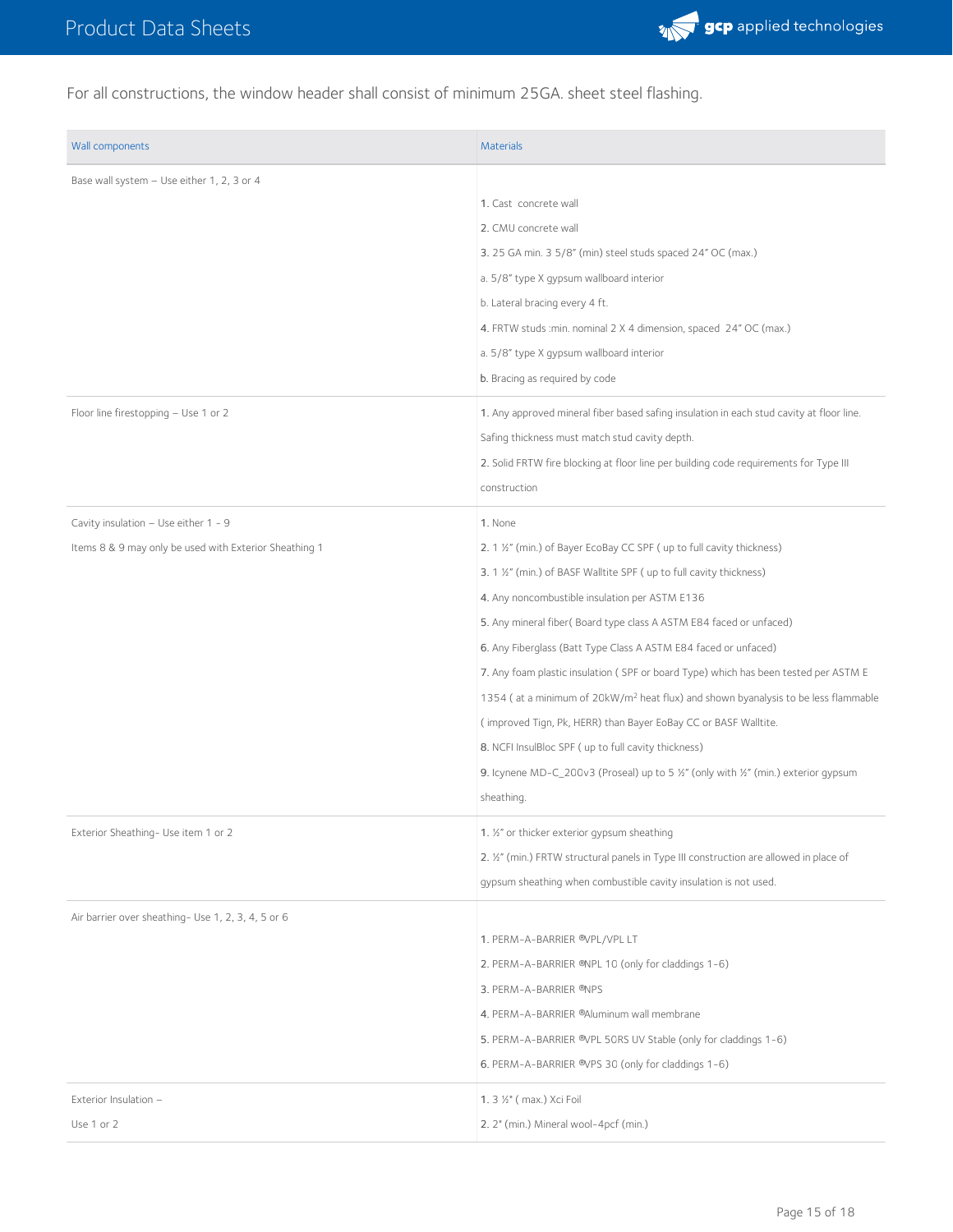

| Exterior cladding -    | 1. Brick                                                                                |
|------------------------|-----------------------------------------------------------------------------------------|
| Use 1, 2, 3, 4, 5 or 6 | a. Brick veneer anchors - standard types - installed maximum 24" o.c. (max.) vertically |
|                        | on each stud                                                                            |
|                        | b. Maximum 2" air gap between exterior insulation and brick                             |
|                        | c. Standard nominal 4" thick clay brick or veneer                                       |
|                        | 2. Stucco - Minimum 3/4" thick, exterior cement plaster and lath with an optional       |
|                        | secondary WRB between the exterior insulation and lath. The secondary WRB shall not     |
|                        | be full coverage asphalt or self-adhered butyl membrane.                                |
|                        | 3. Limestone – minimum 2" thick using any standard installation technique               |
|                        | 4. Natural stone veneer – minimum 2" thick using any standard installation technique    |
|                        | 5. Cast artificial stone - minimum 1.5" thick complying with ICC-ES AC 51               |
|                        | 6. Terracotta cladding - Use any terracotta cladding system in which terracotta is      |
|                        | minimum 11/4" thick using any standard non-open joint installation technique such as    |
|                        | shiplap                                                                                 |

### For walls containing Hunter Xci Class A , Xci 286, Xci CG or Xci Ply Exterior Insulation

For all constructions, the window header shall consist of a minimum of 25GA. Sheet steel flashing.

| Wall components                                        | <b>Materials</b>                                                                         |
|--------------------------------------------------------|------------------------------------------------------------------------------------------|
| Base wall system - Use either 1, 2, 3 or 4             |                                                                                          |
|                                                        | 1. Cast concrete wall                                                                    |
|                                                        | 2. CMU concrete wall                                                                     |
|                                                        | 3. 25 GA min. 3 5/8" (min) steel studs spaced 24" OC (max.)                              |
|                                                        | a. 5/8" type X gypsum wallboard interior                                                 |
|                                                        | b. Lateral bracing every 4 ft.                                                           |
|                                                        | 4. FRTW studs : min. nominal 2 X 4 dimension, spaced 24" OC (max.)                       |
|                                                        | a. 5/8" type X qypsum wallboard interior                                                 |
|                                                        | b. Bracing as required by code                                                           |
| Floor line firestopping - Use 1 or 2                   | 1. Any approved mineral fiber based safing insulation in each stud cavity at floor line. |
|                                                        | Safing thickness must match stud cavity depth.                                           |
|                                                        | 2. Solid FRTW fire blocking at floor line per building code requirements for Type III    |
|                                                        | construction                                                                             |
| Cavity Insulation - Use any item 1-9                   | 1. None                                                                                  |
| Items 8 & 9 may only be used with Exterior Sheathing 1 | 2. 1 1/2" (min.) of Bayer EcoBay CC SPF (up to full cavity thickness)                    |
|                                                        | 3. 1 1/2" (min.) of BASF Walltite SPF (up to full cavity thickness)                      |
|                                                        | 4. Any noncombustible insulation per ASTM E136                                           |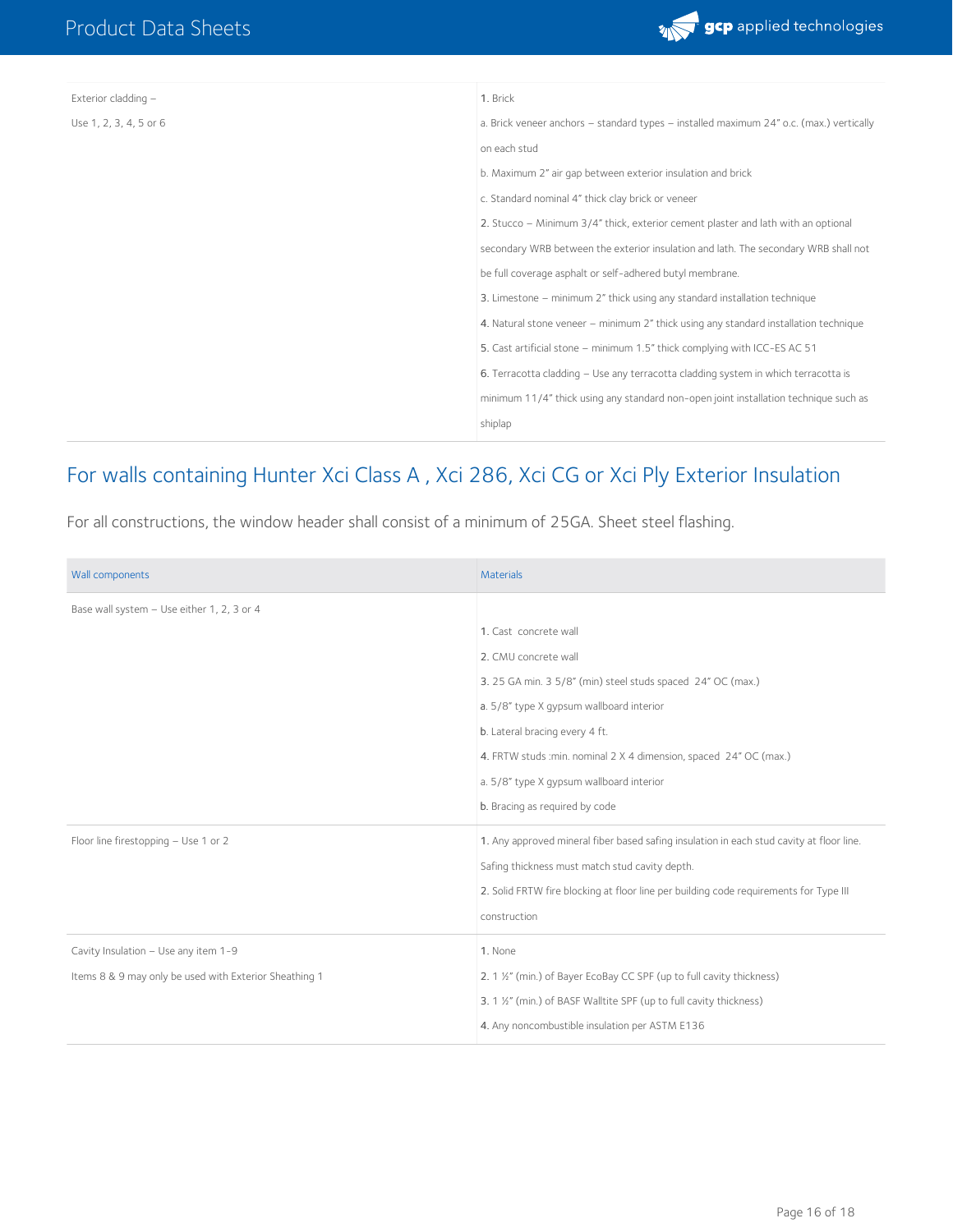

| Cavity Insulation - Use any item 1-9                           | 5. Any mineral fiber (Board type class A ASTM E84 faced or unfaced)                                       |
|----------------------------------------------------------------|-----------------------------------------------------------------------------------------------------------|
| Items 8 & 9 may only be used with Exterior Sheathing 1 (cont.) | 6. Any Fiberglass (Batt Type Class A ATM E84 faced or unfaced)                                            |
|                                                                | 7. Any foam plastic insulation (SPF or board Type) which has been tested per ASTM E                       |
|                                                                | 1354 (at a minimum of 20kW/m2 heat flux) and shown                                                        |
|                                                                | byanalysis to be less flammable (improved Tign, Pk, HERR) than Bayer EoBay CC or BASF                     |
|                                                                | Walltite.                                                                                                 |
|                                                                | 8. NCFI InsulBloc SPF (up to full cavity thickness)                                                       |
|                                                                | 9. Icynene MD-C_200v3 (Proseal) up to 5 $\frac{1}{2}$ " (only with $\frac{1}{2}$ " (min.) exterior gypsum |
|                                                                | sheathing)                                                                                                |
| Exterior Sheathing- Use item 1 or 2                            | 1. 1/2" or thicker exterior gypsum sheathing                                                              |
|                                                                | 2. 1/2" (min.) FRTW structural panels in Type III construction                                            |
| Air barrier over sheathing- Use 1, 2, 3, 4 or 5                |                                                                                                           |
|                                                                | 1. PERM-A-BARRIER ®VPL/VPL LT                                                                             |
|                                                                | 2. PERM-A-BARRIER ®NPL 10 (only for claddings 1-6)                                                        |
|                                                                | 3. PERM-A-BARRIER ®NPS                                                                                    |
|                                                                | 4. PERM-A-BARRIER ®VPL 50RS UV Stable (only for claddings 1-6)                                            |
|                                                                | 5. PERM-A-BARRIER ®Aluminum wall membrane                                                                 |
| Exterior Insulation -                                          |                                                                                                           |
| Use 1, 2, 3 or 4                                               | 1. 3 1/2" thick (max.) Xci Class A (or Xci 286)                                                           |
|                                                                | 2. 2 inch (min.) mineral wool-4 pcf (min.)                                                                |
|                                                                | 3. 3 1/2" thick (max.) Xci CG                                                                             |
|                                                                | 4. 4 1/4" (max.) Xci Ply (3 1/2" foam max., 3/4" FR Plywood max.)                                         |
| Exterior cladding - Use any item 1-15                          |                                                                                                           |
| Item 7 may use any tested/approved installation technique.     | 1. Brick                                                                                                  |
| Items 8, 9 or 12 may use any standard installation technique.  | a. Brick veneer anchors - standard types - installed maximum 24" o.c. (max.) vertically                   |
|                                                                | on each stud                                                                                              |
|                                                                | b. Maximum 2" air gap between exterior insulation and brick                                               |
|                                                                | c. Standard nominal 4"-thick clay brick or veneer                                                         |
|                                                                | 2. Stucco - Minimum 3/4"-thick, exterior cement plaster and lath with an optional                         |
|                                                                | secondary WRB between the exterior insulation and lath. The secondary WRB shall not                       |
|                                                                | be full coverage asphalt or self-adhered butyl membrane.                                                  |
|                                                                | 3. Limestone – minimum 2" thick using any standard installation technique                                 |
|                                                                | 4. Natural stone veneer – minimum 2" thick using any standard installation technique                      |
|                                                                | 5. Cast artificial stone - minimum 1.5" thick complying with ICC-ES AC 51                                 |
|                                                                | 6. Terracotta cladding - Use any terracotta cladding system in which terracotta is                        |
|                                                                | minimum 11/4" thick                                                                                       |